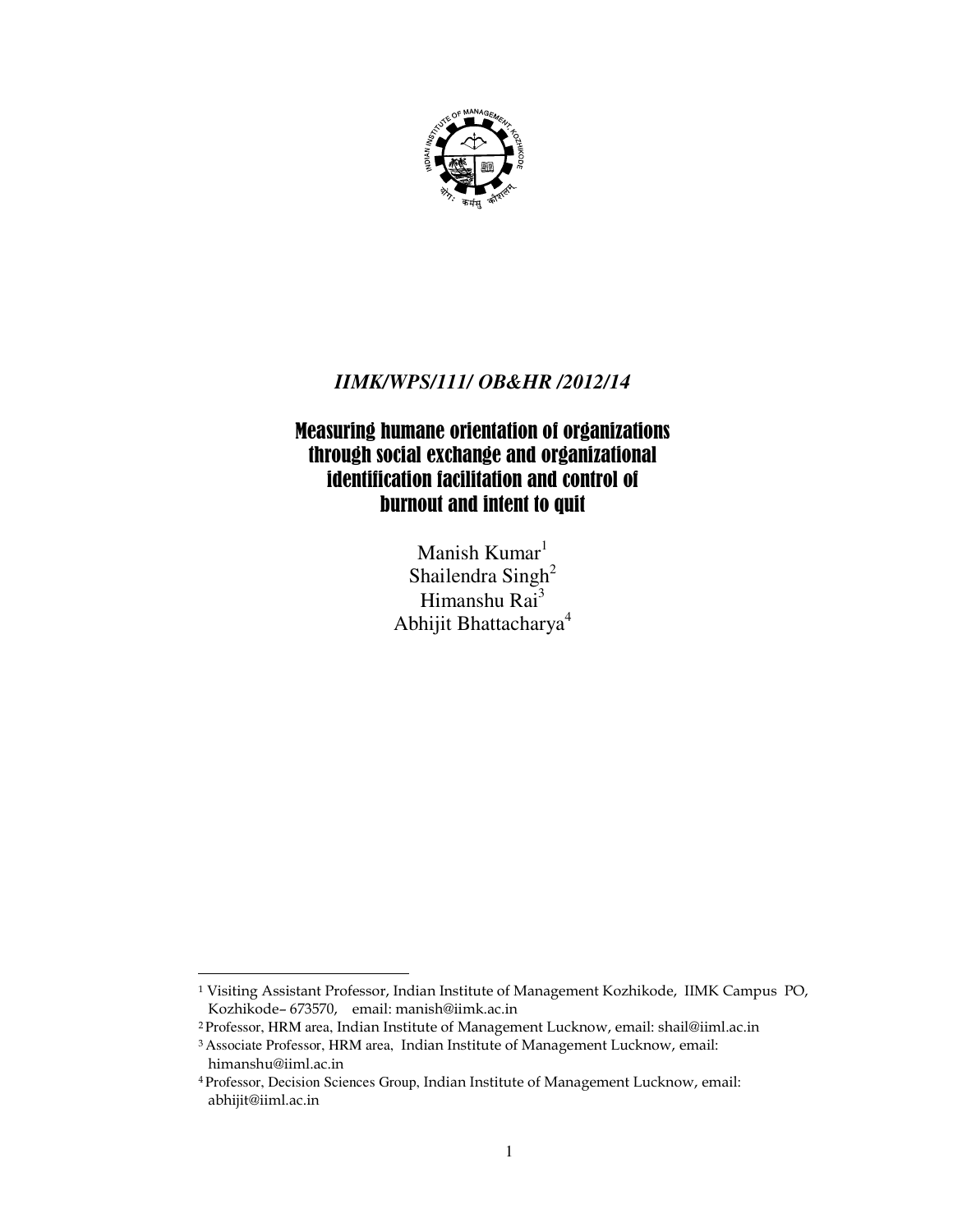## **Measuring Humane Orientation of Organizations through Social Exchange and Organizational Identification Facilitation and Control of Burnout and Intent to Quit**

*The paper explores relationship of humane orientation of organizations with members' reactions to such treatment by the organization. Orientation of mangers to form good relationship with subordinates has been reflected through subordinates' perception of quality of leader-member exchange (LMX) and it was expected to predict members' reaction through feeling of exhaustion (burnout). Role of humane orientation of organizational support measured through perceived organizational support (POS) by subordinates and organizational identification (OID) as possible explicators of the relationship between LMX quality and organizational burnout have also been explored. In addition, the relationship of OID and POS with yet another reaction of members' to treatment of organizations through their intent to quit (termed as "turnover intention" in this study) has been explored. Organizational burnout has been considered as explicator of the two relationships.* 

*We conducted three step hierarchical linear regressions on a sample involving data at two time waves. Items on quality of LMX, POS and OID were answered in first wave by participants while those on TI and organizational burnout were answered by same participants in second wave. A total of 192 usable responses were obtained for all items. The analysis was done with SPSS 16.0.* 

*As expected, all the hypotheses were supported. A major contribution of the*  research to academic literature is the corroboration of directionality of some of *the relationship through two time wave design. Also, burnout in this research has been measured at organizational level and the results were in line with burnout measured at job level in some of the earlier studies on burnout. It is hoped that managers will pay increased attention to humane practices as benefits of the same have been supported through this study.* 

**Keywords:** Quality of Leader-Member Exchange, Organizational Identification, Perceived Organizational Support, Turnover Intention, Organizational Burnout.

## **INTRODUCTION**

The paper explores relevance of humane orientation of organizations. Contemporary organizational behavior variables have been explored to test the effect of such practices on some of the variables which organizations consider as important. Specifically the study tests the linkage among social exchange theory, social identity theory, and literature on burnout and intent to quit. For example, recognizing the importance of relationships in organizations, academic scholars have stressed on importance of finding out how it associates with important outcomes (Dutton  $\&$  Ragins, 2007; Gersick, Bartunek, & Dutton, 2000). Particularly, social exchange research has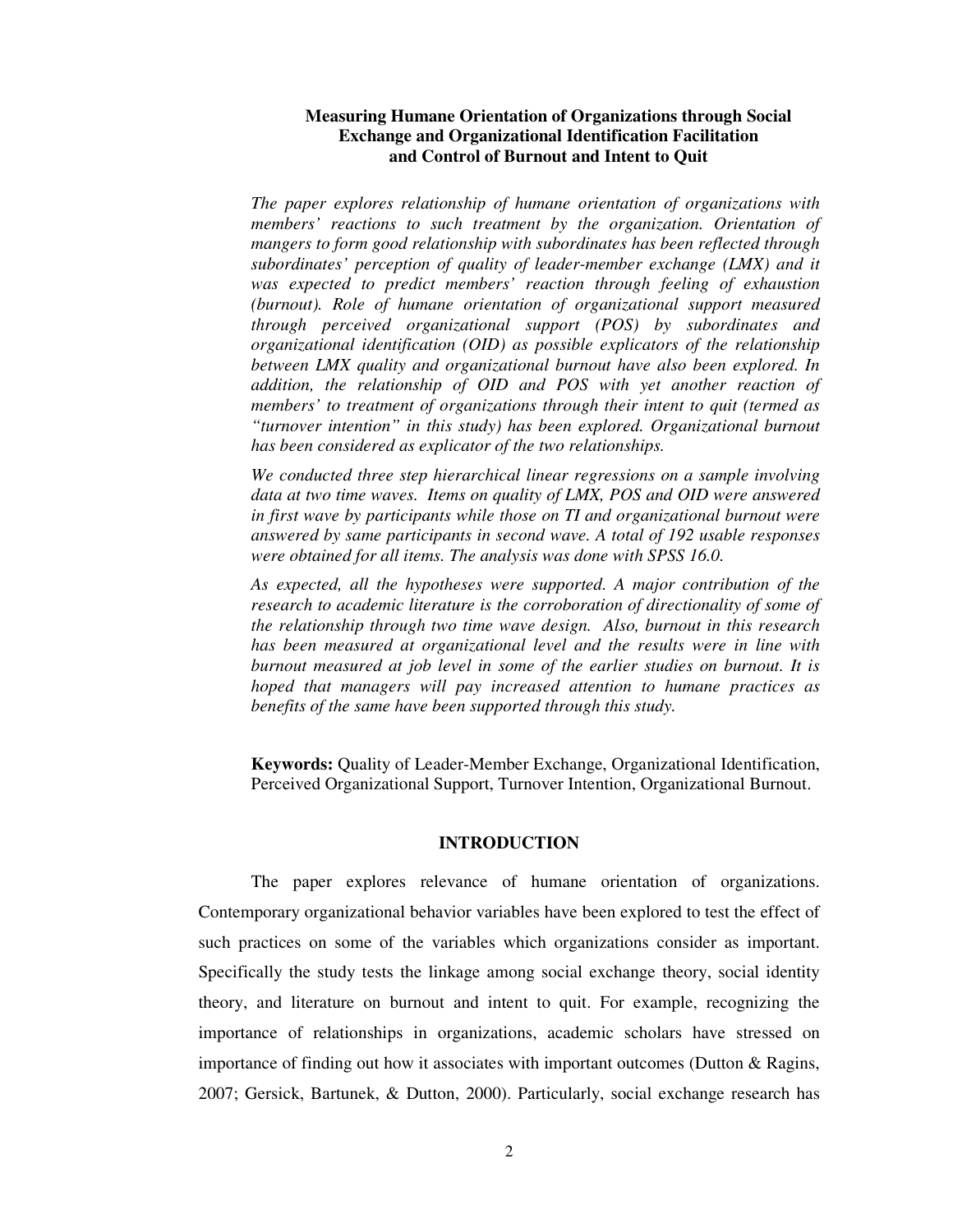established importance of quality of leader-member exchange (LMX) for organizational outcomes but research on 'how' aspects of the association are still lacking (Ilies, Nahrgang, & Morgeson, 2007). We would therefore test the relationship of aspects of good relationship between leader and member as manifestation of humane gesture of managers as agents of the organization on members' experiencing exhaustion (burnout) and therefore thinking of quitting the organization. Role of additional measure of humane orientation, i.e., how much supporting the organization is perceived to be; as members perceived organizational support (POS) and how much the members feels a sense of oneness with the organization; as members organizational identification (OID) will also be explored.

We hypothesize that LMX quality will lead to burnout and the relationship will be mediated by OID. In relationships marked by high LMX quality, the increased support by the supervisor may help reduce uncertainty and ambiguity of the subordinate (Harris & Kacmar, 2006). Those in a low-LMX relationship with their supervisor may see it as an additional role stressor (Erdogan & Liden, 2002). Social identity theory emphasizes that individuals self-categorize in order to reduce uncertainty, as uncertainty reduction, specifically about matters of value that are self conceptually relevant, is a core human motivation (Hogg & Terry, 2000).

In addition, OID is likely to predict turnover intention (TI) and the relationship is likely to be mediated by burnout. Identification leads to development of a sense of being a part of something, as one's self-definition relates to membership in a particular firm (Ashforth, Harrison, & Corley, 2008; Ashforth & Mael, 1989; Dutton, Dukerich, & Harquail, 1994). One is therefore less likely to consider work as a burden and hence have less of TI. Individual employees who feel a match between own and organizational values are likely to have higher sense of oneness with the organization (Edwards & Cable, 2009). Individuals with higher identification are likely to experience less emotional dissonance and therefore less of strain and burnout. A burnt-out individual on the other hand is more likely to turnover as a reaction to be able to conserve her energy (see Mishra & Bhatnagar, 2010).

By virtue of their position, the supervisors play an important role in helping employees to deal with work-related stress by providing them with emotional support (e.g., Rego, Sousa, Cunha, Correia & Saur-Amaral 2007). The employees therefore are not only likely to have less motivation and effectiveness but they are likely to react to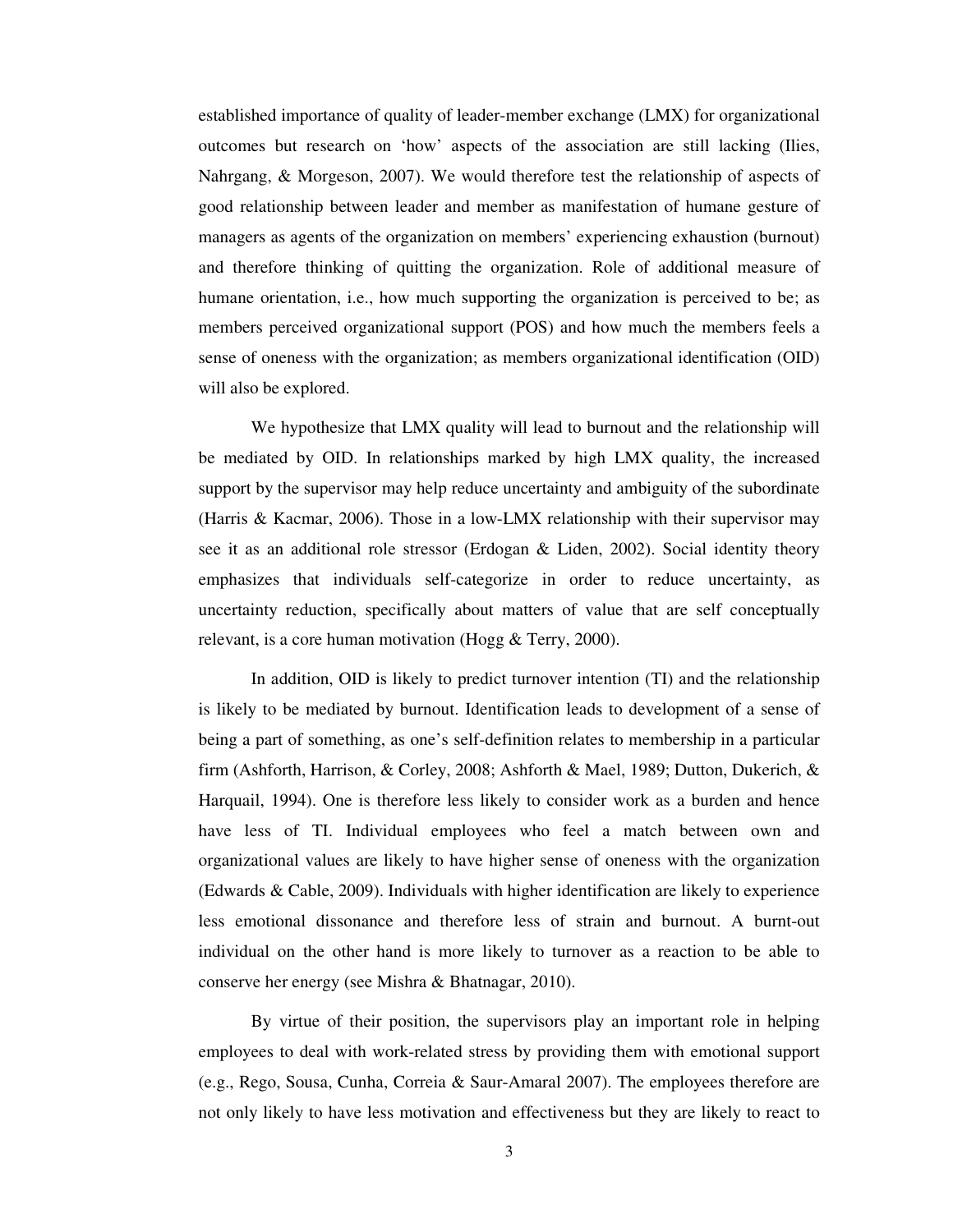the higher job stress by feeling burnt-out; a common reaction to job stress (Ciftcioglu, 2011). POS therefore is likely to mediate the relationship between LMX and burnout. Also, support makes threatening events less frequent as a supporting environment is synonymous with a caring workplace. Organizational support therefore indicates a secure, positive environment (Shore & Shore, 1995). Maslach, Jackson, and Leiter (1996) hypothesized that the presence of job demands such as work overload and personal conflicts and the absence of specific job resources such as social support, autonomy, and decision involvement predicts burnout, which in its turn will lead to various negative outcomes including turnover. Burnout therefore will mediate the relationship between POS and TI.

#### **LITERATURE REVIEW**

#### **Quality of Leader-Member Exchange**

Leader-member exchange theory stipulates that as a leader may not be able to make contact with all the followers, he/she tries to satisfice by forming a special relationship with a small set of followers (Gerstner & Day, 1997). This however is likely to results in two groups of followers; one consisting of members who are part of inner circle of the leader or in-group members and the other consisting of members for whom the relationship with the leader is restricted to formal or superficial relationships, i.e., out-group members. The in-group includes a small number of followers whom the leader trusts and with whom he/she has better exchange relationship (Liden & Graen, 1980).

Quality of leader-member exchange has been found to be positively related to follower's satisfaction, organizational commitment, role clarity, work group cohesiveness, organizational climate, leader power, performance ratings given by leaders, and objective performance, and negatively related to role conflict and turnover intentions (Bauer & Green, 1996; Cogliser & Schriesheim, 2000; Deluga, 1998; Gerstner & Day, 1997; Schriesheim, Castro, & Cogliser, 1999). Overall, a high-quality relationship with one's leader can have a positive effect on performance and affective outcomes (Gerstner & Day, 1997). Please refer to Dulebohn et al. (2011) for a recent meta-analysis of antecedents and consequences of LMX.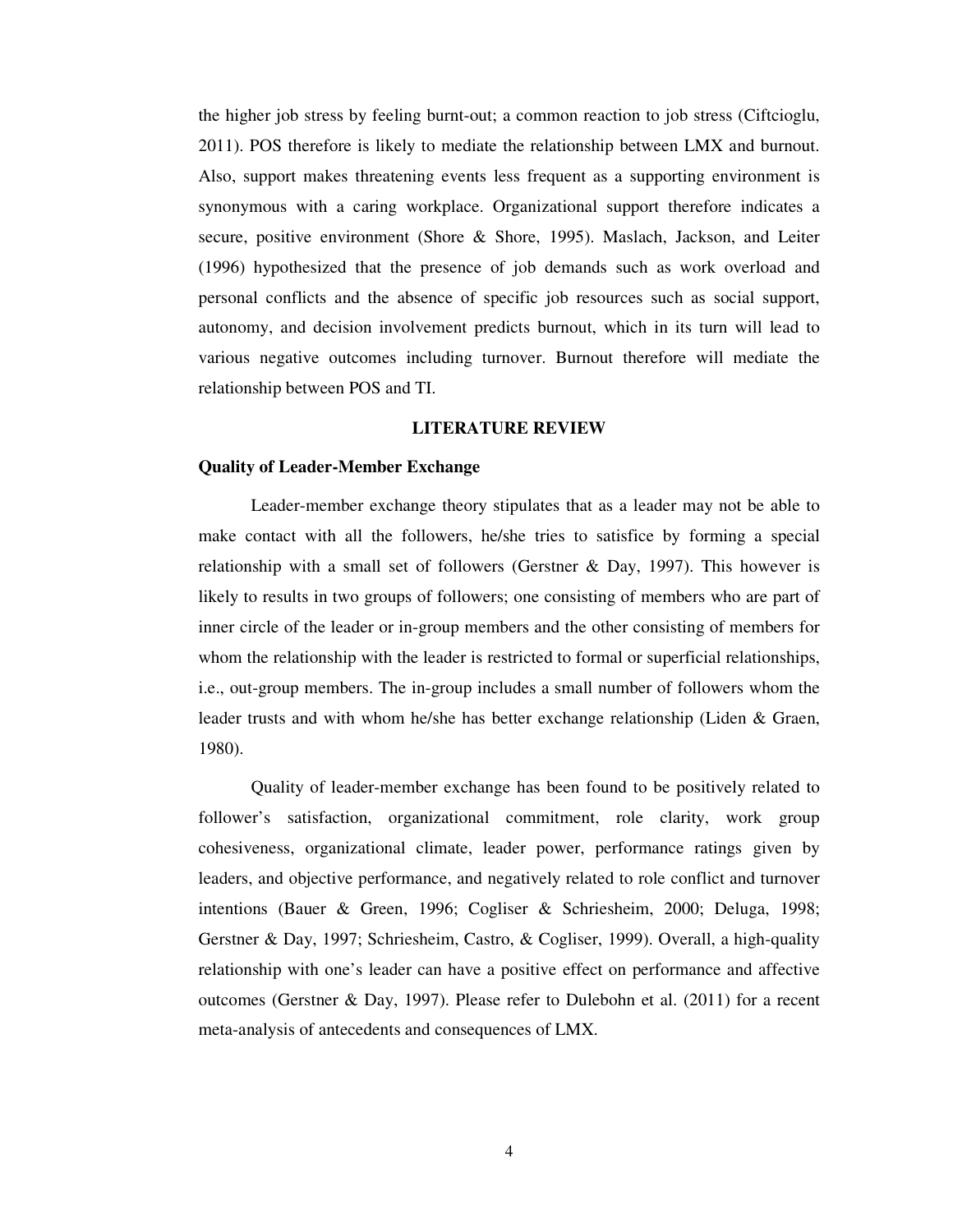### **Perceived Organizational Support**

Employees develop general beliefs regarding the extent to which the organization values their contributions and cares about their well-being. The motive for the same is to determine the organization's willingness to reward increased work effort and to facilitate fulfillment of socio-emotional needs of members (Eisenberger, Huntington, Hutchison, & Sowa, 1986; Shore & Shore, 1995). POS is also valued as assurance that help will be available from the organization to do one's job effectively and to face stressful situations (see Rhoades & Eisenberger, 2002). Since its introduction more than two decades ago, perceived organizational support (POS) has become a central construct in the organizational literature (Rhoades and Eisenerger, 2002).

POS has been found to be related to attitudinal variables like commitment (e.g., Chew and Wong, 2008) particularly affective commitment (e.g., Rhoades, Eisenberger, & Armeli, 2001), continuance commitment (e.g., Shore & Tetrick, 1991), job satisfaction (e.g., Duke et al., 2009); organizational characteristics such as leadermember exchange (e.g., Wayne, Shore, & Liden, 1997), procedural justice (e.g., Andrews & Kacmar, 2001) and supervisor support (e.g., Malatesta, 1995), behavior such as citizenship behaviors ( e.g., Chen et al., 2009) and turnover intention (see meta-analysis by Rhoades and Eisenerger, 2002) . Organizational practices such as participation in decision-making, fairness of rewards (Allen et al., 2003), developmental experiences and promotions (Wayne et al., 1997), autonomy (Eisenberger et al., 1999), job security (Rhoades and Eisenerger, 2002) and other variables are increasingly being empirically related with POS.

#### **Organizational Identification**

Organizational identification concerns the perception of belongingness to or "oneness" with an organization, of which the person is a member (Ashforth & Mael, 1989). OID has been found to be positively associated with performance and organizational citizenship behaviors and negatively related to turnover (Bhattacharya, Rao, & Glynn, 1995; Kreiner & Ashforth, 2004; Mael & Ashforth, 1995; van Knippenberg, 2000). It has also been argued to foster a sense of meaning and belonging at work and positively affect employees' job attitudes and perceptions of their work environment (Ashforth, 2001; Kreiner & Ashforth, 2004). On the organizational level,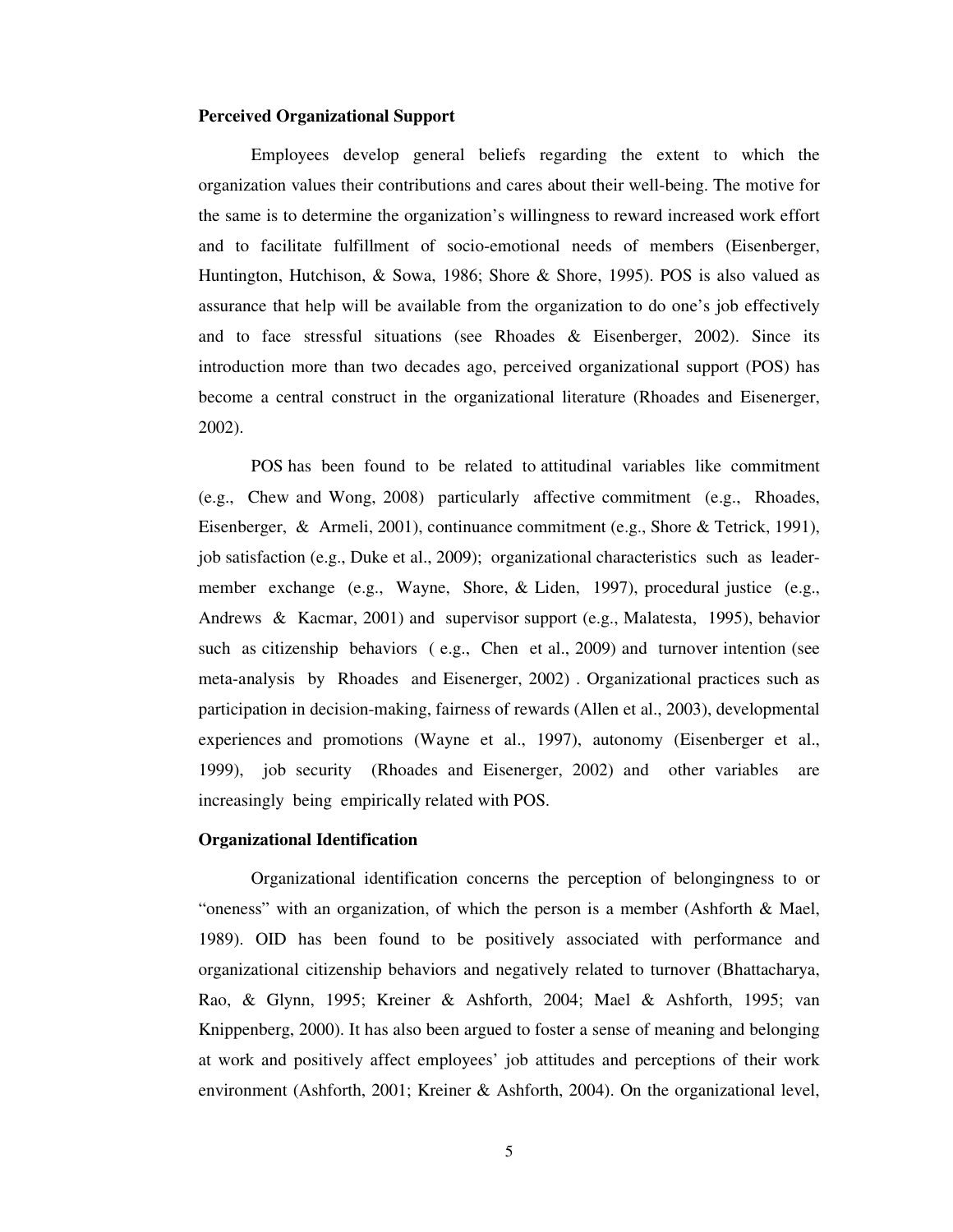perceived external image or construed external prestige, i.e., the perception employees have regarding the way outsiders view their organization (e.g., Bhattacharya et al., 1995; Dutton et al., 1994; Mael & Ashforth, 1992; Smidts et al., 2001) and communication (both communication climate and communication content) (e.g., Weisenfeld, Raghuram, & Garud, 1999; Smidts et al., 2001) have been found to predict OID.

#### **Organizational Burnout**

Burnout is a state of physical, emotional, and mental exhaustion in employees who work with people in emotionally demanding situations (Maslach, Schaufeli, & Leiter, 2001). At individual level, burnout has been related to outcomes such as organizational commitment, reductions in job satisfaction, health problems, reduced productivity, absenteeism, turnover intentions, and actual turnover (Maslach & Jackson, 1984; Van Dierendonck, Schaufeli, & Buunk, 2001). At the organizational level, burnout has been related to financial losses, accidents, and reductions in the quality of patient care in health care organizations (Demir, Ulusoy, & Ulusoy, 2003). Demands of the job and lack of job resources have been significantly related to burnout (Bakker, Demerouti, & Verbeke, 2004; Demerouti et al., 2001). For more than 25 years, the phenomenon of job burnout has been investigated in general in a variety of occupations and settings and in particular in service industry (Maslach et al., 2001; Boles et al., 2000).

#### **Turnover Intention**

Turnover is important because it impacts outcomes such as productivity (e.g., Argote, Insko, Yovetich & Romero, 1995; Firth et al., 2004) and profit (Richardson, 1999). Activities like induction and training of new personnel involve high costs thereby increasing the relevance of turnover (Siong, Mellor, Moore & Firth, 2006). Certain industries, in fact, consider turnover to be important to various aspects of human resource management, such as staffing, training, evaluation, motivation, and planning (Jones et al., 1996). Turnover can be and has been explained with a number of psychological concepts (e.g. Griffeth, Hom, & Gaertner, 2000; Hom & Griffeth, 1995; Lee et al., 1999; Shaw et al., 1998).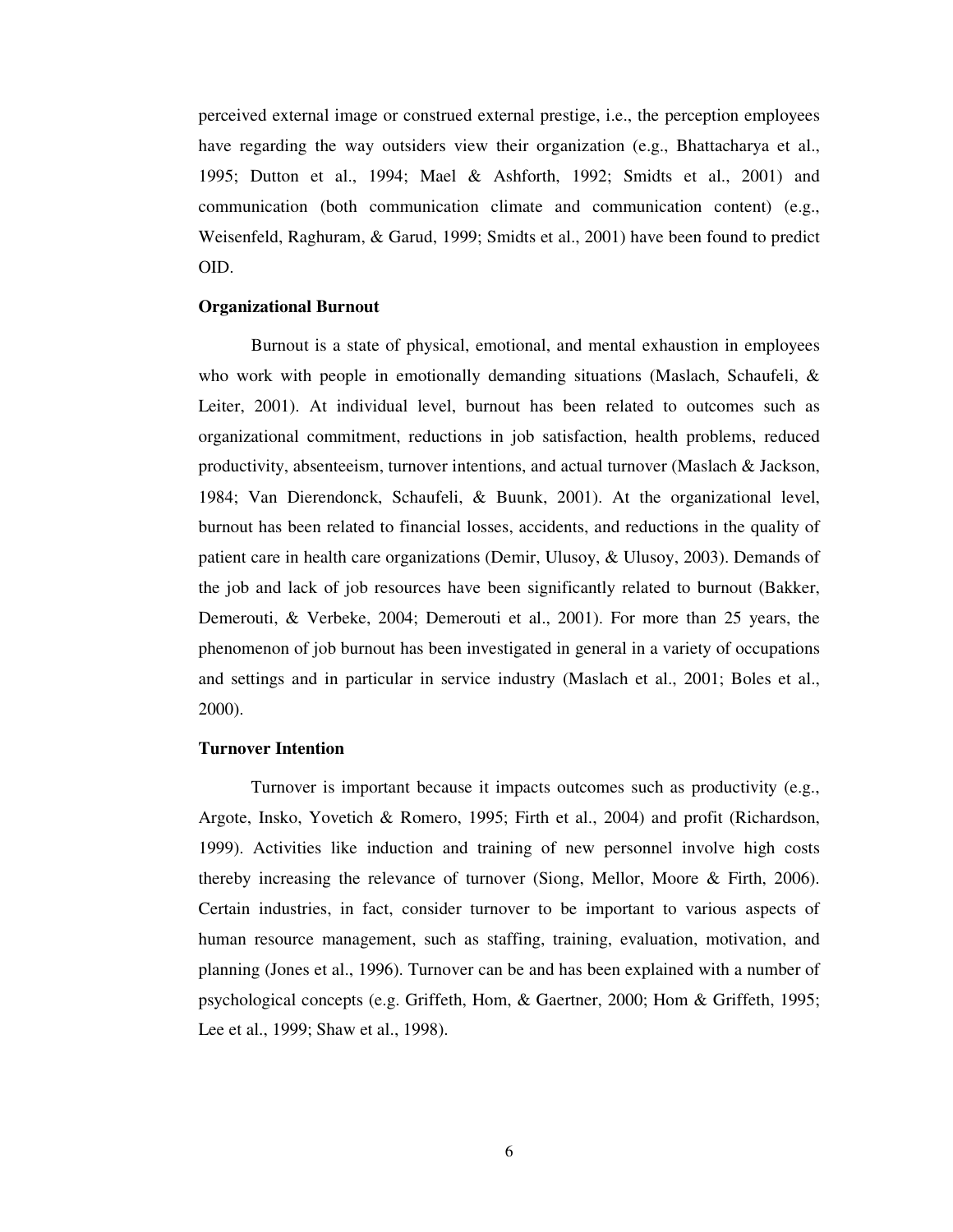### **HYPOTHESES**

#### **Organizational Identification as a Mediator between LMX Quality and Burnout**

Social identity theory (Ashforth & Mael, 1989) looks at the degree to which people define themselves in terms of their membership of a collective, and how their feelings of self-worth are reflected in the status of the collective. This is manifested by members' identification with the organization wherein members define themselves in terms of the membership of the collective (Rousseau, 1998). It suggests that the key function served by membership of a collective is to provide members with social identity information that aids in their efforts to develop and maintain a favourable selfconcept (Tyler & Blader, 2001). Social identity theory emphasizes that individuals selfcategorize in order to reduce uncertainty, as uncertainty reduction, specifically about matters of value that are self conceptually relevant, is a core human motivation (Hogg & Terry, 2000). Certainty derives its important from the confidence it gives in terms of how to behave and what to expect from a given social situation (Marks & Lockyer, 2005).

Positive exchanges increase one's tendency to reciprocate effort as well as increase one's self-worth and therefore enhance one's identity (Graen & Uhl-Bien, 1995). In relationships marked by high LMX quality, the increased support by the supervisor may help reduce uncertainty and ambiguity of the subordinate (Harris & Kacmar, 2006). Social exchange theory argues that the resources provided by the leader when considered beneficial and equitable by the member leads to positive consideration for the relationship by the member. The same consideration is likely to make the member feel obligated to reciprocate through increased effort and commitment thereby resulting in a high quality relationship (Graen & Uhl-Bien, 1995). High quality LMX is considered to provide relevant and significant resources for the subordinate (Sluss, Klimchak, & Holmes, 2008). It therefore significantly increases the perceived value (Wayne et al., 1997). The perceived value in turn, leads to increase in self-worth feelings (Sluss, Klimchak, & Holmes, 2008). Feelings of self-worth and esteem in turn increase self-enhancement through which an individual's identity is enhanced (Sluss et al., 2008).

Research has found out that individuals compare themselves to peers and are observant of the dynamics of LMX in their workgroup (Thomas & Lankau, 2009).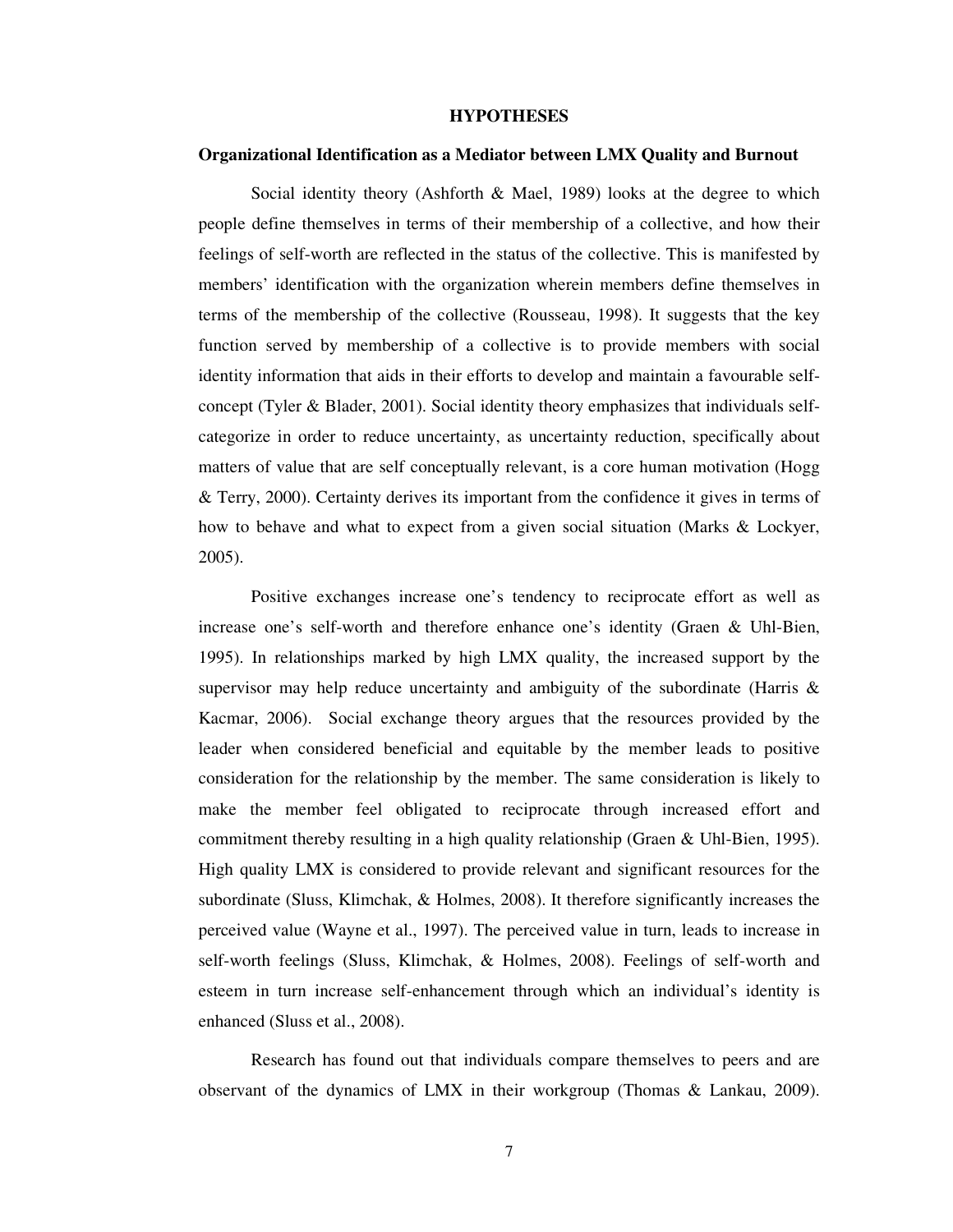Those in a low-LMX relationship with their supervisor may see it as an additional role stressor (Erdogan & Liden, 2002). OID can act as a coping mechanism for burnout (Carmona et al., 2006).

*Hypothesis 1*: *Organizational identification will mediate the relationship between quality of leader-member exchange and burnout*.

## **Perceived Organizational Support as Mediator between LMX quality and Burnout**

Supervisors as representative of wishes of organizations are in a unique position to direct subordinates by clearly defining roles and expectations. By virtue of their position, the supervisors play an important role in helping employees to deal with workrelated stress by providing them with emotional support (e.g., Rego, Sousa, Cunha, Correia & Saur-Amaral 2007). In relationships marked by high LMX quality, the increased support by the supervisor may help reduce uncertainty and ambiguity of the subordinate (Harris & Kacmar, 2006). When leaders and members engage in high quality exchanges, leaders tend to provide members with emotional and social support, such as granting favourable work schedules, offering suggestion for how to deal with challenging work situations, or offering supportive comments when tension or conflict occurs (Van Dyne et al., 2002). Therefore, those workers who experience high quality LMX are likely to have more positive perception of roles and have higher similarity to the supervisor (Jensen et al., 1997). Those in a low-LMX relationship with their supervisor may see it as an additional role stressor (Erdogan & Liden, 2002). The employees therefore are not only likely to have less motivation and effectiveness but they are likely to react to the higher job stress by feeling burnt-out; a common reaction to job stress (Ciftcioglu, 2011). LMX quality can act as an 'antidote' to work strain, because subordinates with high LMXs are likely to receive emotional and social support from their supervisors to cope with a stressful working environment (cf. Huang, Chan, Lam, & Nan, 2010). As a result, the experience of burnout can be considerably reduced when employees are supplied with adequate resources and that supervisory support is an important organizational resource that can act as buffer to work strain (Lee  $\&$ Ashforth, 1996).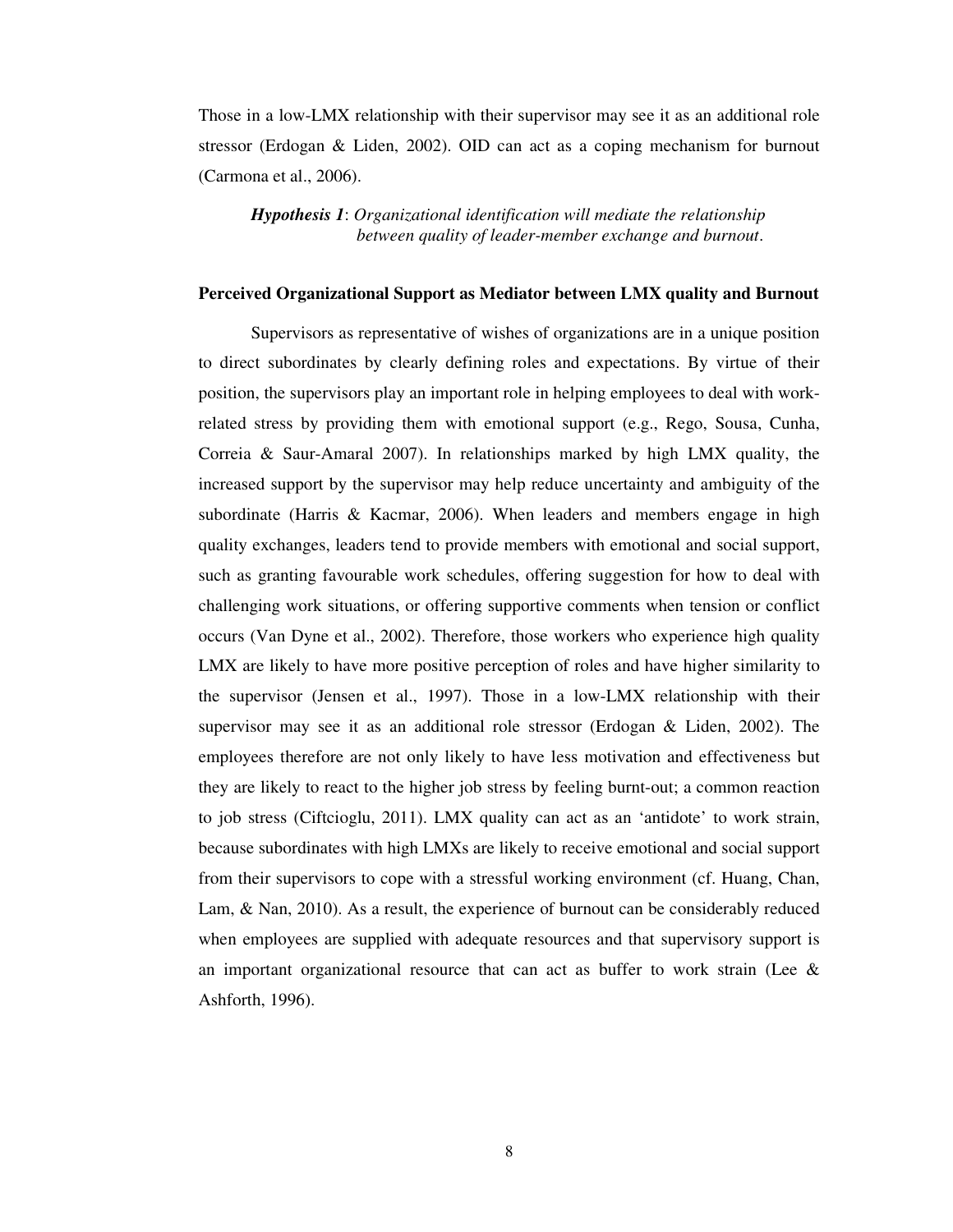# *Hypothesis 2*: *Perceived organizational support will mediate the relationship between quality of leader-member exchange and burnout.*

# **Burnout as Mediator between Perceived Organizational Support and Turnover Intention**

Maslach, Jackson, and Leiter (1996) hypothesized that the presence of job demands such as work overload and personal conflicts and the absence of specific job resources such as social support, autonomy, and decision involvement predicts burnout, which in its turn will lead to various negative outcomes including turnover. However, their model is limited to serving as a heuristic framework (Schaufeli & Bakker, 2004). It is with this background, the present study tests a specific aspect of their model; specific job resource of social support (perceived organizational support) will predict burnout which in turn will lead to negative outcome of turnover intention.

Support makes threatening events less frequent as a supporting environment is synonymous with a caring workplace. Organizational support therefore indicates a secure, positive environment (Shore & Shore, 1995). This should increase satisfaction and reduce stress. Burnout refers to a drain of mental/emotional resources caused by chronic job stress and is considered a work-related indicator of psychological health (Schaufeli & Enzmann, 1998). Also, perceived organizational support is negatively related to turnover intentions (Randall et al.*,* 1994; Wayne et al., 1993). The employees on receiving organizational support may feel obligated to respond to such behaviour in a variety of ways including loyalty (Eisenberger et al.*,* 1986).

*Hypothesis 3*: *Organizational burnout will mediate the relationship between perceived organizational support and turnover intention.* 

# **Burnout as Mediator between Organizational Identification and Turnover Intention**

Congruence between organizational values and personal beliefs and preferences is one form of person-organization fit (Posner, 1992). Value congruence between the worker and the organization is predictive of job satisfaction (Robert et al., 2000). Apart from satisfaction, organizational identification is many a times seen as an outcome of value congruence (see Edwards & Cable, 2009). Employees attempt to change the incongruent situations or may try to get away from the same. Their failure to indulge in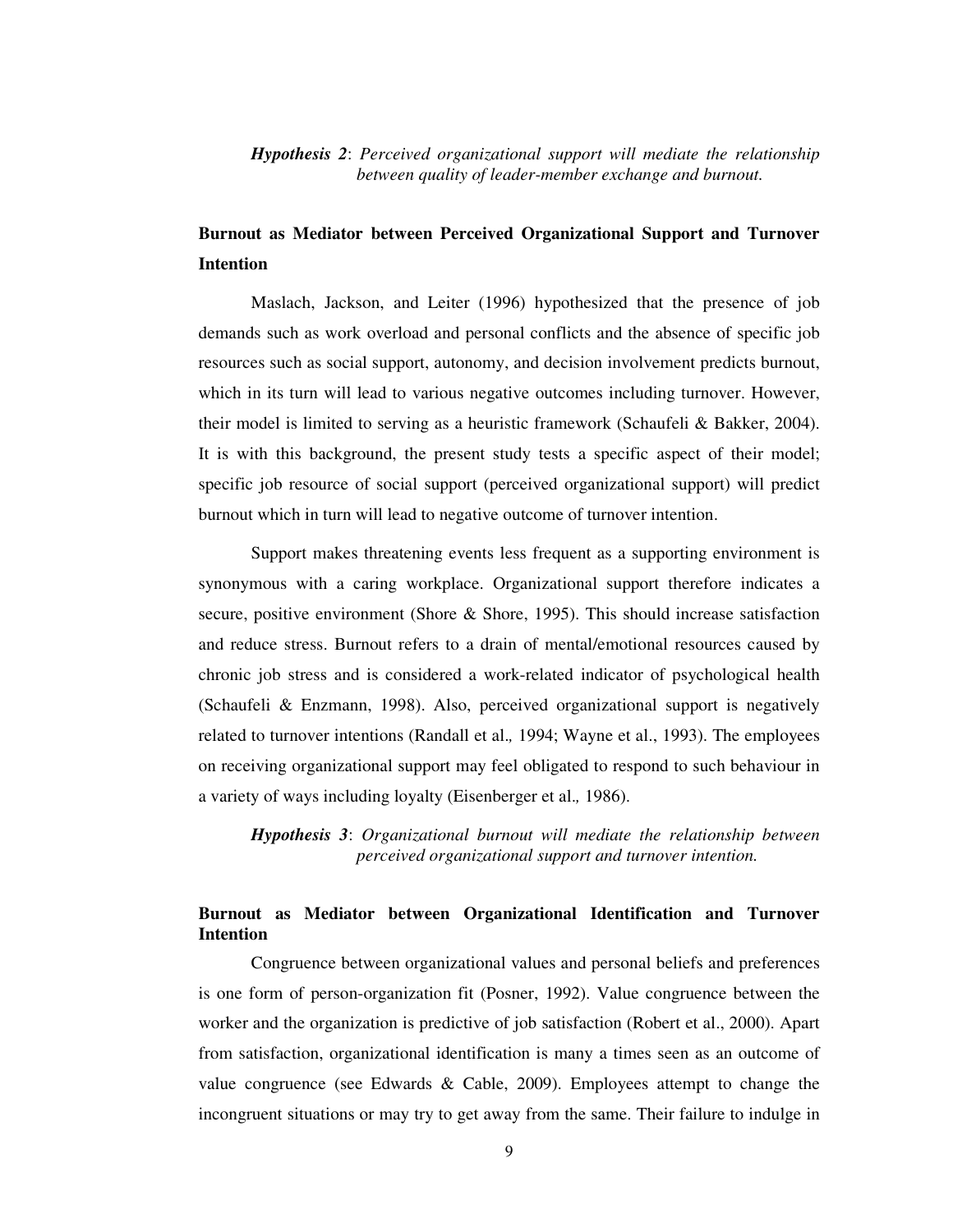changing the situation or staying away from it may make them feel psychologically withdrawn from their jobs (Noe, Hollenbeck, Gerhart, & Wright, 2005) and thus make them feel alienated from the organization. Also, satisfaction acts as mediator between OID and TI relation (e.g., Bedeian, 2007; van Dick, Grojean, Christ, & Wieseke, 2006). On the other hand, studies are now exploring aspects of stress as mediator between OID and TI (e.g., Mishra & Bhatnagar, 2010). Mishra and Bhatnagar (2010) report emotional dissonance as the mediator in the relationship between OID and TI in Indian pharmaceutical industry. Citing earlier studies they state that tension and conflict as a result of emotional dissonance relate with emotional exhaustion such that high levels of dissonance predict high levels of emotional exhaustion. As the person-organization fit affects one's experience of the job, it is therefore likely to affect burnout (Siegall  $\&$ McDonald, 2004). Inconsistence of emotional labour with one's identity will lead to emotional dissonance (Ashforth & Humphrey, 1993). Mishra and Bhatnagar (2010) use the above logic to state that emotional dissonance, being a stressor, leads to depleted energy, and employees may intend to leave the organization in a drive to conserve their energy. Based on the same, they argued and found support for the hypothesis that in a situation characterized by weak organizational identification, employees' experience of emotional dissonance will be heightened; consequently, they will indicate a greater intention to quit the organization.

At a general level, Maslach and Leiter (1997) model of burnout focuses on the mismatch between the employee and the job environment in terms of workload, control, reward, community, fairness and values. A mismatch in values occurs when the organization makes choices that are inconsistent with their core values and their staff members' values (Siegall & McDonald, 2004). In addition, this model proposes that burnout mediates the relationships between person-organization fit and personal job outcomes (Maslach et al., 2001).

Therefore, OID as manifestation of match/mismatch between individual and organizational values acts as a de-stressor/stressor and dictates the individuals' experience of burnout. A burnt-out individual in turn is likely to intent to quit in order conserving her energy.

*Hypothesis 4*: *Organizational burnout will mediate the relationship between organizational identification and turnover intention.*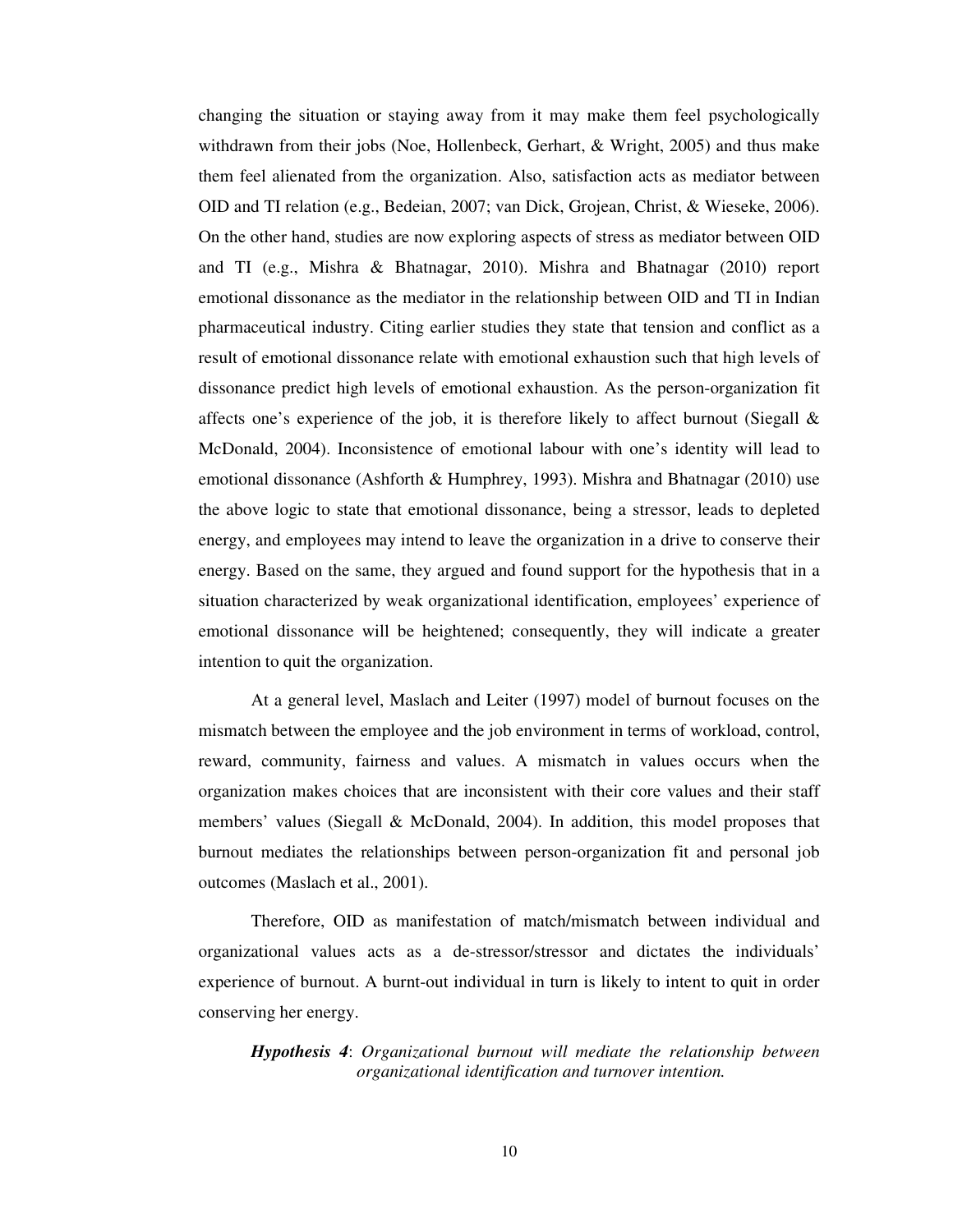#### **METHOD**

#### **Sample and Procedure**

The purpose of the study along with the approximate time needed to complete the survey was communicated in the introduction. The participants were requested in bold letters to take the survey only when they had some spare time in their hands. A total of 266 respondents took the first survey containing items on quality of LMX, POS and OID. Only these respondents were approached after appropriate gaps in time to consider taking the second wave of survey containing items on organizational burnout and TI. A total of 192 completed responses were considered for the final analysis.

### **Measures**

*Leader-member exchange.* 12 items from Liden and Maslyn's (1998) measure of multidimensional LMX have been considered to measure leader-member exchange quality. The study uses unidimensional representation of the measure. Only subordinates' responses were collected. A 5-point Likert-type response format was used, with *strongly disagree* (1) and *strongly agree* (5) as the anchors. A sample item of perceived LMX quality is, "My supervisor defends my work actions to a superior, even without complete knowledge of the issue in question."

*Perceived organizational support.* It was measured using shorter version of Eisenberger et. al's (1986) study. A total of 8 items were taken for this study. The majority of studies on POS use a short form developed from the 17 highest loading items in the SPOS (Eisenberger et al., 1986). However, for practical reasons, many studies use fewer items. Because the original scale is unidimensional and has high internal reliability, the use of shorter versions does not appear problematic (Rhoades  $\&$ Eisenberger, 2002).

*Organizational identification.* 5 items from Mael and Ashforth (1992) scale were considered to measure OID with *strongly disagree* (1) and *strongly agree* (5) as the anchors. A sample item of organizational identification is, "When I talk about my organization, I usually say "we" rather than "they"."

*Organizational burnout.* To measure burnout, we used Maslach Burnout Inventory (Maslach et al., 1996). However, only emotional exhaustion dimension was considered in analysis. Also, the wordings were changed to reflect the organizational and not work context. A total of 8 items were used in analysis. A 5-point Likert-type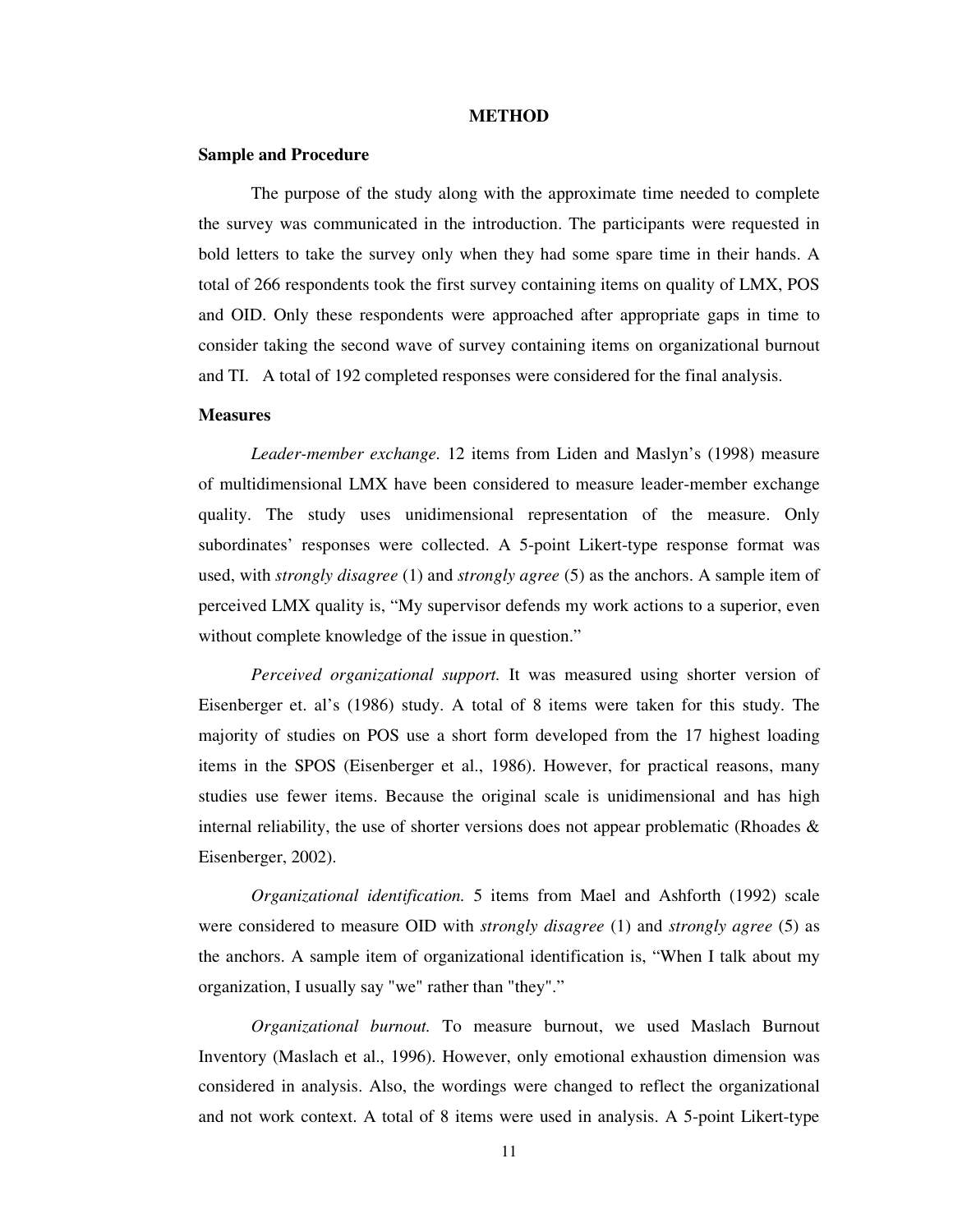response format was used, with strongly disagree (1) and strongly agree (5) as the anchors. A sample item of organizational burnout is, "I feel fatigued when I get up in the morning and have to face another day in the organization."

*Turnover intention*. Turnover intention measure was based on 5 items from Bozeman and Perrewe (2001). A 5-point Likert-type response format was used, with *strongly disagree* (1) and *strongly agree* (5) as the anchors. A sample item of turnover intention is, "Currently, I am actively searching for another job in a different organization."

*Demographics.* Demographic variables of gender, marital status, education level, and tenure have been considered as control variables for the purpose of this study.

# **DATA ANALYSIS AND RESULTS**

## **Common Method Issues**

Because quality of LMX, POS, OID, burnout, and TI were collected from the same source, common method variance (CMV) was a concern. Several procedural and statistical remedies suggested by Podsakoff, MacKenzie, Lee, and Podsakoff (2003) were used to minimize potential CMV. First, anonymity and confidentiality of responses were promised to the participants to limit concerns such as participants' evaluation apprehension and social desirability. Second, different sets of instructions were used for each construct. Third, the two waves of survey had an average of 40 days of gap was taken by the participants.

Finally, we tested the potential influence of CMV statistically using Harman's one factor test. The unrotated principal component factor analysis and principal component analysis with varimax rotation both revealed the presence of eight factors with eigenvalue greater than 1.0, rather than a single factor. The eight factors together accounted for 68 percent of the total variance; the first (largest) factor did not account for a majority of the variance (13%). Thus, no general factor is apparent. This suggests common method variance may be of less concern and therefore unlikely to confound the interpretations of results. Thus, CMV did not appear to be a pervasive problem in this study.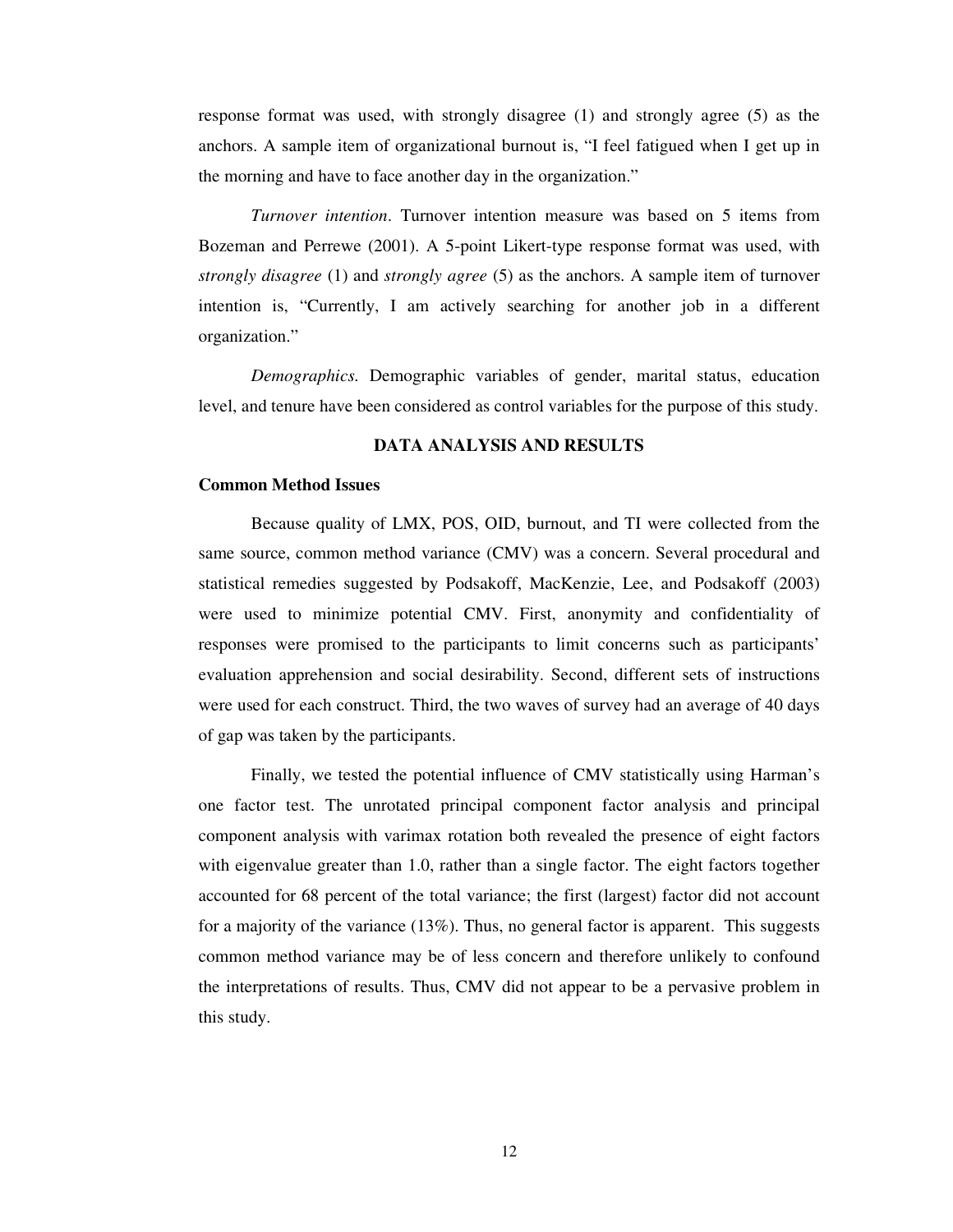#### **Descriptive Statistics and Correlations of Variables**

Table 1 presents the means, standard deviations, and zero -order correlations of all key variables. As shown in Table 1, among the demographic variables, only tenure and marital status were significantly correlated (.36). In terms of correlation with constructs, gender was correlated with LMX quality (-.16). Marital status was correlated with TI (-.17). Education level was not correlated significantly with any construct. Tenure was however correlated with both LMX quality (.15 at 5% significance level) and TI (-.20). LMX, POS, OID, organizational burnout, and TI, all five constructs were significantly correlated to each other. The mean scores of all the five measures were in the range of 2.80 (organizational burnout) to 3.33 (LMX quality).

**Table 1 Means, Standard Deviations, and Correlations** 

| SI.<br>No.              | <b>Variable</b>                                                                                                                          | $\mathbf{1}$ | $\overline{2}$      | 3      | $\overline{\mathbf{4}}$ | 5 <sup>5</sup>                      | 6                             | $\overline{7}$ | 8        | 9     |
|-------------------------|------------------------------------------------------------------------------------------------------------------------------------------|--------------|---------------------|--------|-------------------------|-------------------------------------|-------------------------------|----------------|----------|-------|
| $\mathbf{1}$            | Gender                                                                                                                                   |              |                     |        |                         |                                     |                               |                |          |       |
| $\overline{2}$          | <b>Marital Status</b>                                                                                                                    | .11          |                     |        |                         |                                     |                               |                |          |       |
| 3                       | <b>Education</b>                                                                                                                         | .09          | $-.01$              |        |                         |                                     |                               |                |          |       |
| $\overline{\mathbf{4}}$ | <b>Tenure</b>                                                                                                                            | $-.04$       | $.36^{**}$          | .00    |                         |                                     |                               |                |          |       |
| 5                       | <b>LMX</b>                                                                                                                               | $-.16*$      | .02                 | .04    | $.15$ <sup>*</sup>      | (.85)                               |                               |                |          |       |
| 6                       | <b>POS</b>                                                                                                                               | .04          | .11                 | $-.03$ | .13                     | $.60^{**}$                          | (.86)                         |                |          |       |
| $\overline{7}$          | <b>OID</b>                                                                                                                               | $-.04$       | .05                 | $-00.$ | .14                     | $.46***$                            | $.56***$                      | (.85)          |          |       |
| 8                       | <b>Burnout</b>                                                                                                                           | .13          | $-.09$              | .09    | $-0.08$                 |                                     | $-.41$ ** $-.52$ ** $-.36$ ** |                | (.89)    |       |
| 9                       | TI                                                                                                                                       | $-.13$       | $-.17$ <sup>*</sup> | .13    |                         | $-.20^{**}$ $-.38^{**}$ $-.47^{**}$ |                               | $-.43***$      | $.49***$ | (.87) |
| 10                      | $\mathbf{M}$                                                                                                                             |              |                     |        |                         | 3.33                                | 2.98                          | 3.31           | 2.80     | 3.25  |
| 11                      | S.D.                                                                                                                                     |              |                     |        |                         | .71                                 | .83                           | .90            | .83      | 1.01  |
|                         | <i>Note:</i> $N = 192$ . The Cronbach's alpha internal consistency reliability estimates are on the diagonals.<br>$*p < .05. **p < .01.$ |              |                     |        |                         |                                     |                               |                |          |       |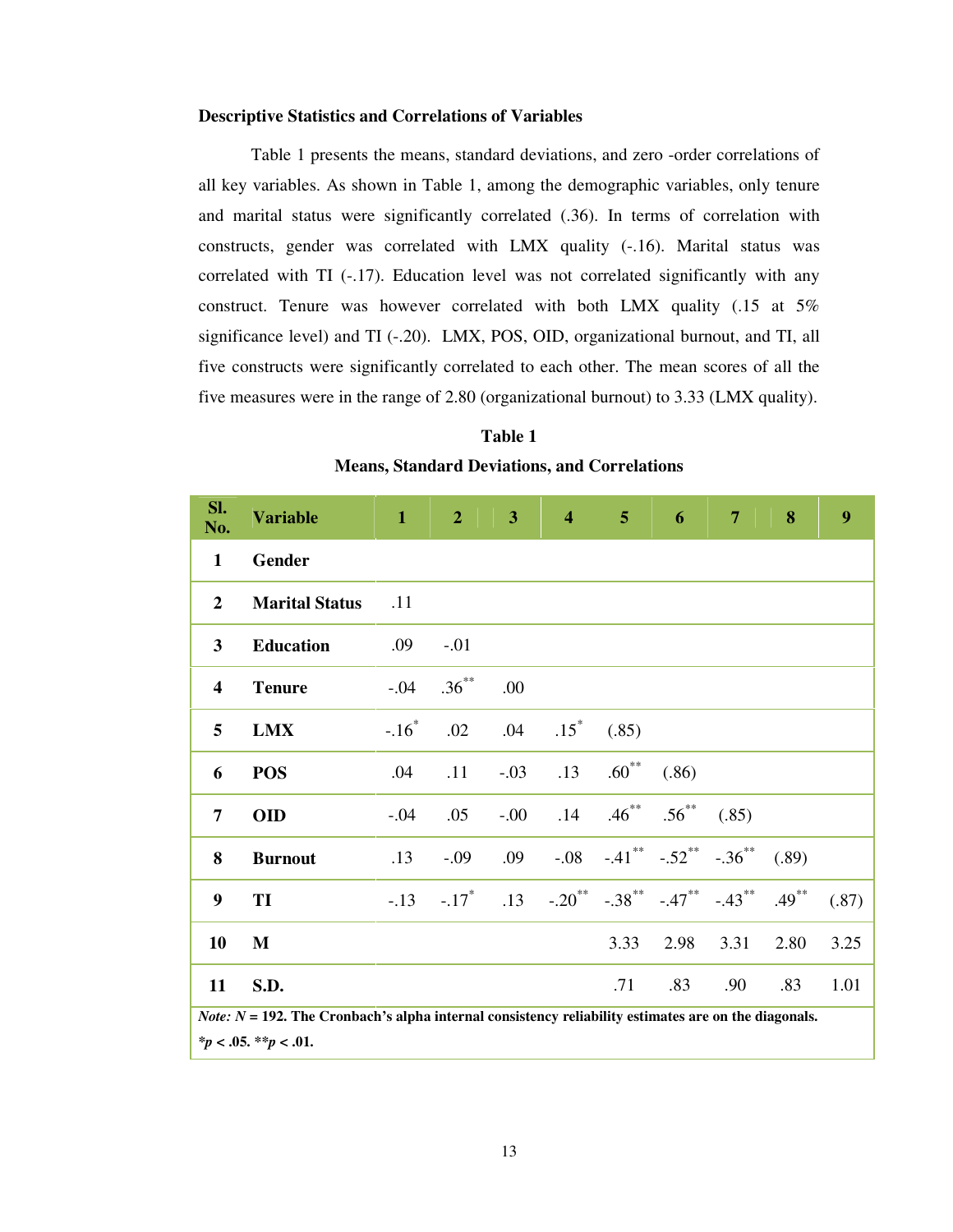#### **Test of Hypotheses**

To test our hypotheses, we conducted a three-step hierarchical multiple regression analysis (Cohen, Cohen, West, & Aiken, 2003). For first hypothesis, first the control variables were entered into the regression equation followed by LMX in the second step. Mediating variable of OID was entered in the third step. Table 2 presents results of the hierarchical regression analyses.

### **Table 2**

# **Mediation of Organizational Identification (OID) on Leader-Member Exchange (LMX) and Organizational Burnout**

|                                                                      | <b>Dependent Variable: Organizational Burnout</b> |      |        |                |      |        |                |      |        |
|----------------------------------------------------------------------|---------------------------------------------------|------|--------|----------------|------|--------|----------------|------|--------|
|                                                                      | Model 1                                           |      |        | <b>Model 2</b> |      |        | <b>Model 3</b> |      |        |
|                                                                      | B                                                 | S.E. | β      | B              | S.E. | β      | B              | S.E. | β      |
| <b>Control Variables</b>                                             |                                                   |      |        |                |      |        |                |      |        |
| <b>Gender</b>                                                        | 1.96                                              | 1.12 | .13    | .99            | 1.04 | .06    | 1.10           | 1.02 | .07    |
| <b>Marital Status</b>                                                | $-1.33$                                           | 1.14 | $-.09$ | $-1.47$        | 1.04 | $-.10$ | $-1.42$        | 1.02 | $-.10$ |
| <b>Educational Level</b>                                             | .72                                               | .70  | .07    | .95            | .64  | .10    | .89            | .63  | .09    |
| <b>Tenure</b>                                                        | $-.01$                                            | .01  | $-.04$ | .00            | .01  | .03    | .01            | .01  | .04    |
| Independent<br>variables                                             |                                                   |      |        |                |      |        |                |      |        |
| <b>LMX</b>                                                           |                                                   |      |        | $-.32***$      | .05  | $-41$  | $-.24***$      | .06  | $-.31$ |
| <b>Mediator</b>                                                      |                                                   |      |        |                |      |        |                |      |        |
| <b>OID</b>                                                           |                                                   |      |        |                |      |        | $-.32***$      | .11  | $-.22$ |
| $R^2$                                                                | .03                                               |      |        | .19            |      |        | .23            |      |        |
| $\boldsymbol{F}$                                                     | 1.64                                              |      |        | 8.87           |      |        | 9.18           |      |        |
| $\Delta R^2$                                                         | .03                                               |      |        | $.16***$       |      |        | $.04***$       |      |        |
| $\Delta F$                                                           | 1.64                                              |      |        | 36.53          |      |        | 8.87           |      |        |
| <i>Note:</i> $N = 192$ . $\frac{k}{p} < .05$ , $\frac{k}{p} < .01$ . |                                                   |      |        |                |      |        |                |      |        |

As shown in Table 2, after controlling for effect of demographic variables, LMX  $(β = -$ .41,  $p < .01$ , Model 2) is significantly negatively related with organizational burnout. Also controlling for LMX, OID is significantly negatively related to organizational burnout ( $\beta = -.22$ ,  $p < .01$ , Model 3). The relation between LMX and burnout dropped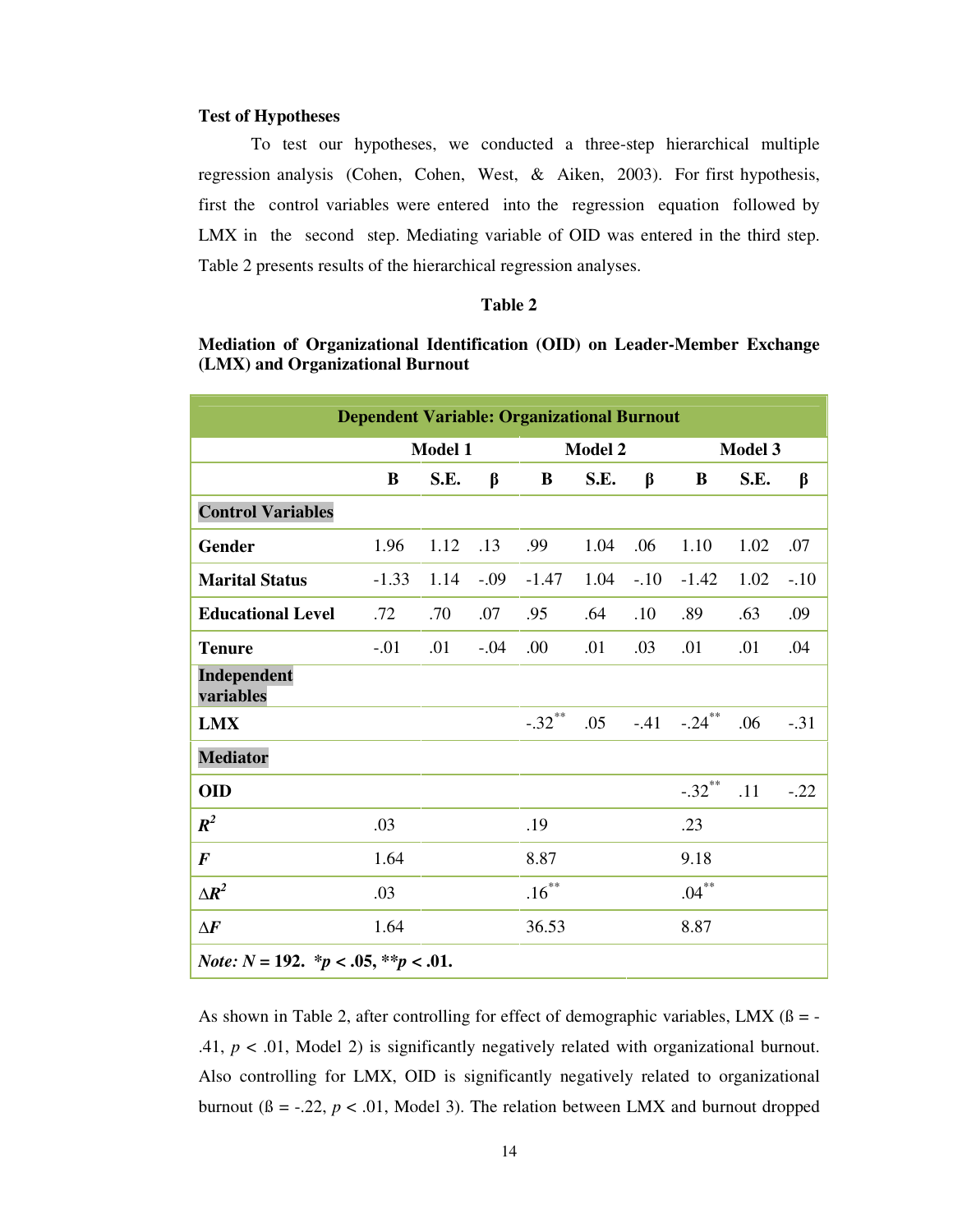from  $(8 = -0.41, p < 0.01,$  Model 2) to  $(8 = -0.31, p < 0.01,$  Model 3) on entering OID into the model. This supported hypothesis 1 of mediation of the relationship between LMX and burnout by OID. For second hypothesis, first the control variables were entered into the regression equation followed by LMX in the second step. Mediating variable of POS was entered in the third step. Table 3 presents results of the hierarchical regression analyses.

## **Table 3**

# **Mediation of Perceived Organizational Support (POS) on Leader-Member Exchange (LMX) and Organizational Burnout**

| <b>Dependent Variable: Organizational Burnout</b>                    |         |      |        |          |      |        |            |      |        |
|----------------------------------------------------------------------|---------|------|--------|----------|------|--------|------------|------|--------|
|                                                                      | Model 4 |      |        | Model 5  |      |        | Model 6    |      |        |
|                                                                      | B       | S.E. | β      | B        | S.E. | β      | B          | S.E. | β      |
| <b>Control Variables</b>                                             |         |      |        |          |      |        |            |      |        |
| Gender                                                               | 1.96    | 1.12 | .13    | .99      | 1.04 | .06    | 1.87       | .98  | .12    |
| <b>Marital Status</b>                                                | $-1.33$ | 1.14 | $-.09$ | $-1.47$  | 1.04 | $-.10$ | $-.95$     | .97  | $-.07$ |
| <b>Educational Level</b>                                             | .72     | .70  | .07    | .95      | .64  | .10    | .65        | .60  | .07    |
| <b>Tenure</b>                                                        | $-.01$  | .01  | $-.04$ | .00.     | .01  | .03    | .00        | .01  | .03    |
| <b>Independent variables</b>                                         |         |      |        |          |      |        |            |      |        |
| <b>LMX</b>                                                           |         |      |        | $-0.32$  | .05  |        | $-.41-.11$ | .06  | $-.14$ |
| <b>Mediator</b>                                                      |         |      |        |          |      |        |            |      |        |
| <b>POS</b>                                                           |         |      |        |          |      |        | $-44^{**}$ | .08  | $-.44$ |
| $R^2$                                                                | .03     |      |        | .19      |      |        | .31        |      |        |
| $\boldsymbol{F}$                                                     | 1.64    |      |        | 8.87     |      |        | 13.81      |      |        |
| $\Delta R^2$                                                         | .03     |      |        | $.16***$ |      |        | $.12***$   |      |        |
| $\Delta F$                                                           | 1.64    |      |        | 36.53    |      |        | 31.32      |      |        |
| <i>Note:</i> $N = 192$ . $\frac{k}{p} < .05$ , $\frac{k}{p} < .01$ . |         |      |        |          |      |        |            |      |        |

Table 3 shows that after controlling for demographic variables LMX  $(β = -0.41, p < 0.01,$ Model 5) is significantly negatively related to organizational burnout. Also, as expected POS was negatively related to burnout  $(β = -.44, p < .01, Model 6)$  even after controlling for effect of LMX. The relation between LMX and organizational burnout dropped from  $(8 = -0.41, p < 0.01,$  Model 5) to  $(8 = -0.14, p = n.s.,$  Model 6) on entering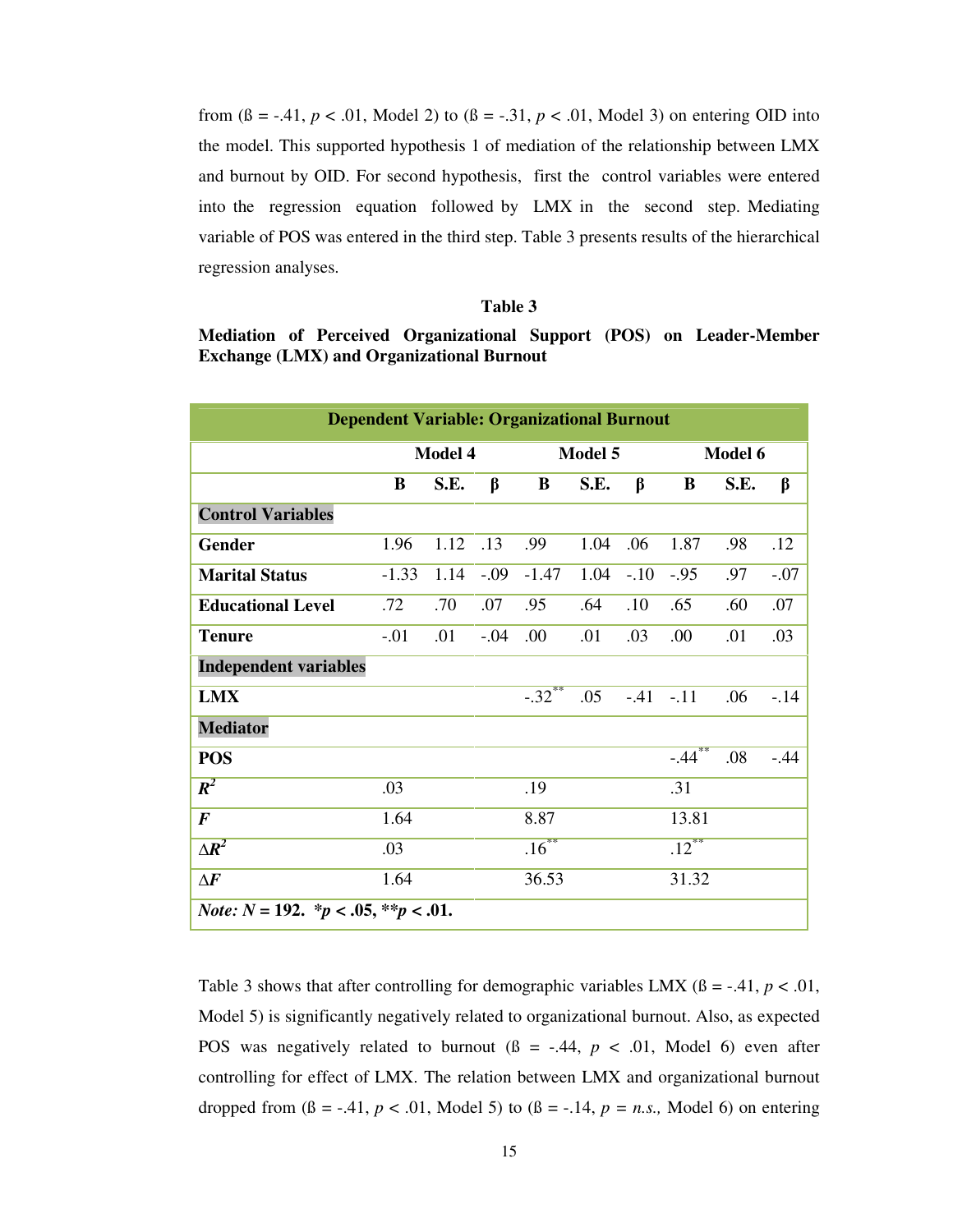POS into the model. This supported our hypothesis 2 of mediation of the relationship between LMX and burnout by POS. For third and fourth hypotheses, first the control variables were entered into the regression equation followed by POS and OID in the second step. Mediating variable of organizational burnout was entered in the third step. Table 4 presents results of the hierarchical regression analyses.

## **Table 4**

| Mediation of Organizational Burnout on Perceived Organizational Support (POS) |
|-------------------------------------------------------------------------------|
| and Organizational Identification (OID) relating with Turnover Intention (TI) |

| <b>Dependent Variable: Turnover Intention</b>         |                     |      |        |                |      |        |                           |      |        |
|-------------------------------------------------------|---------------------|------|--------|----------------|------|--------|---------------------------|------|--------|
|                                                       | <b>Model 7</b>      |      |        | <b>Model 8</b> |      |        | <b>Model 9</b>            |      |        |
|                                                       | B                   | S.E. | β      | B              | S.E. | β      | B                         | S.E. | β      |
| <b>Control Variables</b>                              |                     |      |        |                |      |        |                           |      |        |
| <b>Gender</b>                                         | 1.43                | .83  | .12    | $1.46*$        | .72  | .13    | .98                       | .70  | .08    |
| <b>Marital Status</b>                                 | $-1.43$             | .84  | $-.13$ | $-1.18$        | .74  | $-.11$ | $-.98$                    | .71  | $-.09$ |
| <b>Educational Level</b>                              | .86                 | .52  | .12    | .78            | .45  | .11    | .65                       | .43  | .09    |
| <b>Tenure</b>                                         | $-.02$ <sup>*</sup> | .01  | $-.15$ | $-.01$         | .01  | $-.09$ | $-.01$                    | .01  | $-.09$ |
| <b>Independent variables</b>                          |                     |      |        |                |      |        |                           |      |        |
| <b>POS</b>                                            |                     |      |        | $-24$          | .06  |        | $-.32 - .14$ <sup>*</sup> | .06  | $-.18$ |
| <b>OID</b>                                            |                     |      |        | $-0.26$        | .08  |        | $-23$ $-23$ $+23$         | .08  | $-.20$ |
| <b>Mediator</b>                                       |                     |      |        |                |      |        |                           |      |        |
| <b>Burnout</b>                                        |                     |      |        |                |      |        | $.22***$                  | .05  | .29    |
| $R^2$                                                 | .08                 |      |        | .31            |      |        | .37                       |      |        |
| $\boldsymbol{F}$                                      | 4.21                |      |        | 14.15          |      |        | 15.62                     |      |        |
| $\Delta R^2$                                          | $.08***$            |      |        | $.23***$       |      |        | $.06^{**}$                |      |        |
| $\Delta F$                                            | 4.21                |      |        | 31.30          |      |        | 17.05                     |      |        |
| <i>Note:</i> $N = 192$ . * $p < .05$ , ** $p < .01$ . |                     |      |        |                |      |        |                           |      |        |

As presented in Table 4, after controlling for effect of demographic variables, POS ( $\beta$  = -.32, *p* < .01, Model 8) is significantly negatively related to TI. Also, as expected burnout was positively related to TI  $(8 = 0.29, p < 0.01,$  Model 9) even after controlling for effects of POS and OID. The relationship between POS and TI dropped from  $(β = -$ .32,  $p < .01$ , Model 8) to  $(8 = -.18, p < .05,$  Model 9) on entering burnout into the model. This supported hypothesis 3 of the mediation of the POS and TI relation by organizational burnout. For fourth hypothesis, analysis has been presented in Table 4 itself. As presented in Table 4, after controlling for effect of demographic variables, OID  $(8 = -0.23, p < 0.01,$  Model 8) is significantly negatively related to TI. Also, as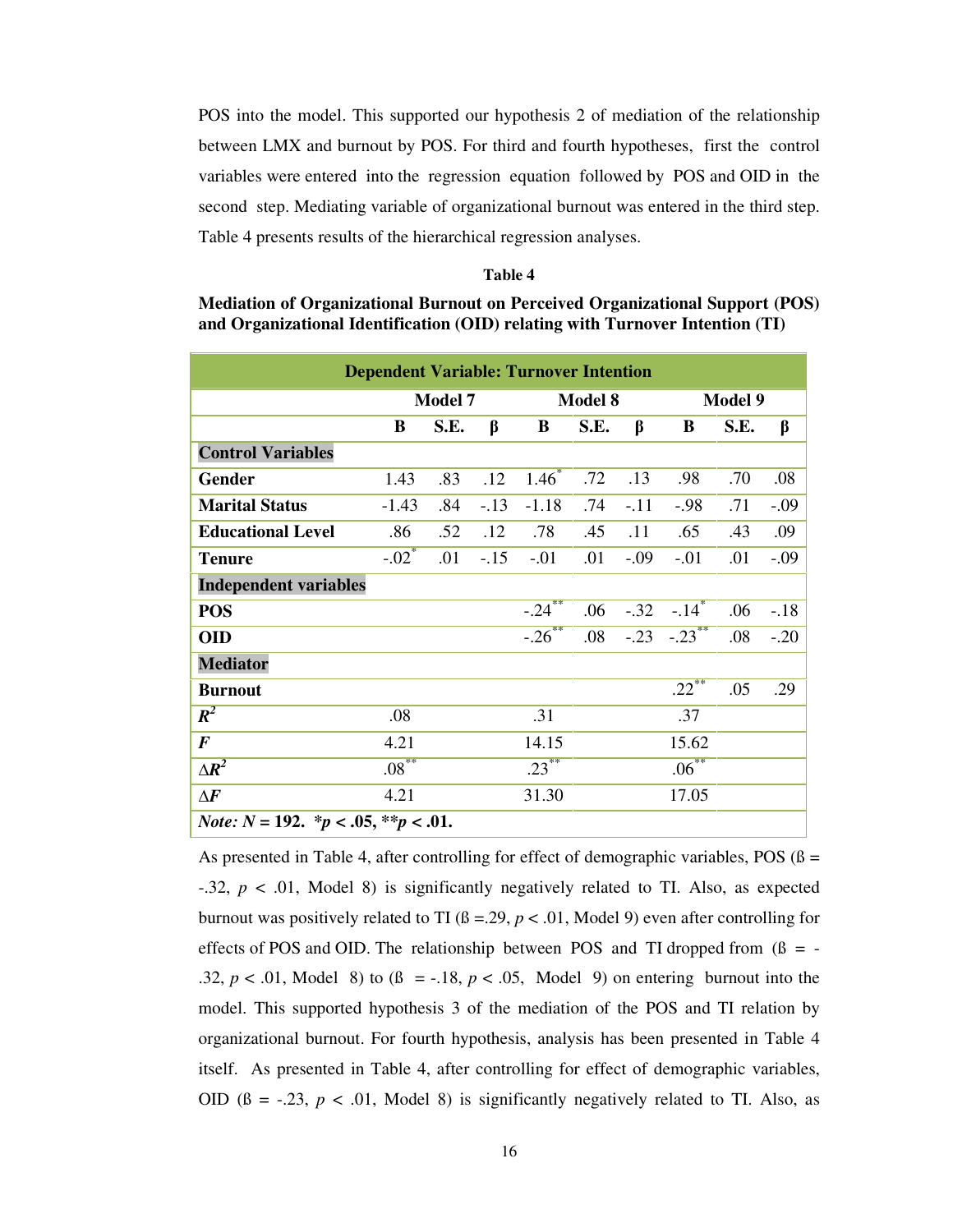expected burnout was positively related to TI  $(\beta = .29, p < .01,$  Model 9) even after controlling for effect of POS and OID. The relationship between OID and TI dropped from ( $\beta = -.23$ ,  $p < .01$ , Model 8) to ( $\beta = -.20$ ,  $p < .01$ , Model 9) on entering burnout into the model. This supported hypothesis 4 of the mediation of the OID and TI relation by organizational burnout.

The above findings on mediation were arrived at by including Sobel (1986) test of indirect effect to assess significance of mediation. The test involves employing a *z* test of the product of two direct path coefficients relative to the product of their standard errors. Statistics confirmed the significance of mediation analysis for OID mediating relation of LMX quality  $(z = -2.74, p=0.006)$  for LMX as independent variable) and burnout. Similar was the case for LMX quality and burnout being mediated by POS  $(z = -4.93, p < 0.001)$ . Mediation by burnout on the relation of TI with OID as independent variable ( $z = -3.80$ ,  $p<0.001$ ) and POS as independent variable ( $z = -$ 3.84, p<.001) also had significant values. Based on these, al the mediation effects were found to be significant.

#### **DISCUSSIONS**

The results of this study through temporal evidence confirm the four hypotheses. High quality of relationship with supervisor decreases burnout of subordinate because members then have higher identification or they perceive greater support as a result of better relationship. Higher support or higher identification lead to less intent to turnover as individual feels less burnout. The study done in Indian setting is likely to add to the generalizability of works. For example, although not explicitly part of the focus of the work, evidences from the results like support of relationship between LMX and POS, POS and OID etc. reaffirmed the applicability of earlier findings in Indian setting.

#### **Implications for Research**

There is not much work relating LMX and OID (see Sluss, Klimchak, & Holmes, 2008 for exception) and similarly not much work relating OID and burnout (see Das, Dharwadkar, & Brandes, 2008 for exception) and particularly none that we could come across which envisioned OID as a mediator between LMX and burnout. Similarly, LMX and POS (e.g., Wayne et al., 1997, 2002) as well as POS and burnout (e.g., Armstrong-Stassen, 2004; Jawahar, Stone, & Kisamore, 2007) although related in some earlier works, we did not come across any study on POS mediating the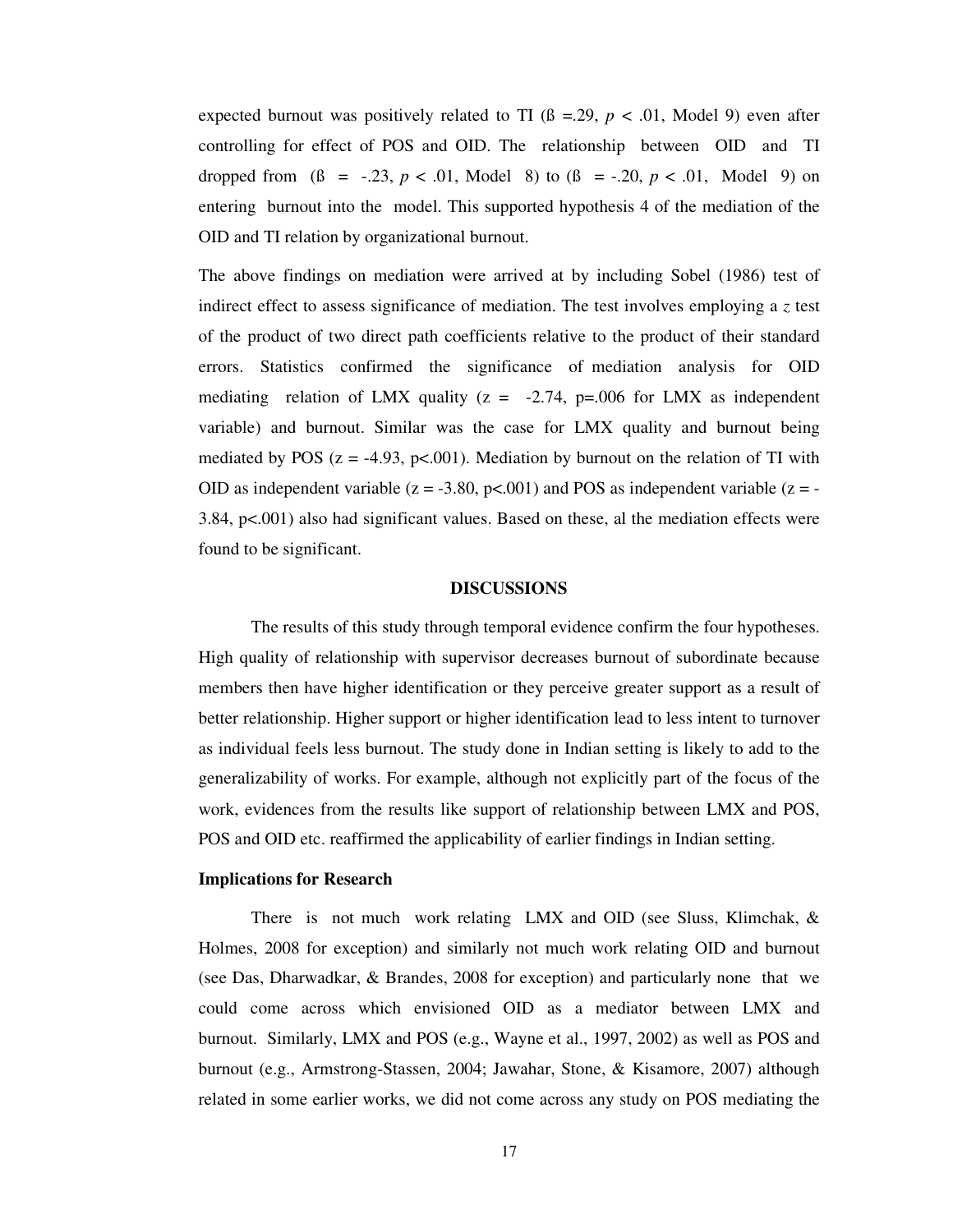relationship between LMX and burnout. Regarding mediation of OID and TI relationship by burnout, there are plenty of studies relating OID and TI (see metaanalysis on OID by Riketta, 2005) and even in Indian context (Das, Dharwadkar, & Brandes, 2008; Mishra & Bhatnagar, 2010). However dearth of studies relating OID and burnout further increases the significance of our study on mediating role of burnout on OID and TI relationship as it adds to the list of possible explanations for relationship between OID and TI. Similarly, mediating role of burnout on the relationship between POS and TI adds to the list of possible explanations for relationship between POS and TI. In general, the findings of the study are likely to add to the streams of research on theories like social identity theory, social exchange theory and conservation of resources theory.

#### **Implications for Practice**

The results of this study offer several implications for practitioners. The perceived quality of leader member exchange, perception of organizational support, and how much the employees feel the sense of oneness with the organization are likely to predict the feeling of exhaustion and turnover intention of employees. It is therefore essential for organizations to design interventions directed at improving organizational support for employees, aspects of oneness of employees with the organization and quality of interpersonal relation of subordinates with boss. Involving members in decisions regarding issues likely to affect members, organizations can increase the participation of members. Similarly, sensitizing members on the possible impact of their behavior on employees' perception of relationship between the two is likely to reduce the turnover intention of employees. More importantly, organizations and members are likely to benefit from the fact that when they are concentrating on improving the relationship of boss with the subordinates, the results are likely to be favorable mainly when organization is perceived by the subordinate to be supportive. As the mediation of LMX quality and burnout relationship by POS was fully mediated by POS, the managers need to practice improving relationship and support in tandem and desist from improvising with only having good relationship with subordinate at the cost of providing support to the subordinate.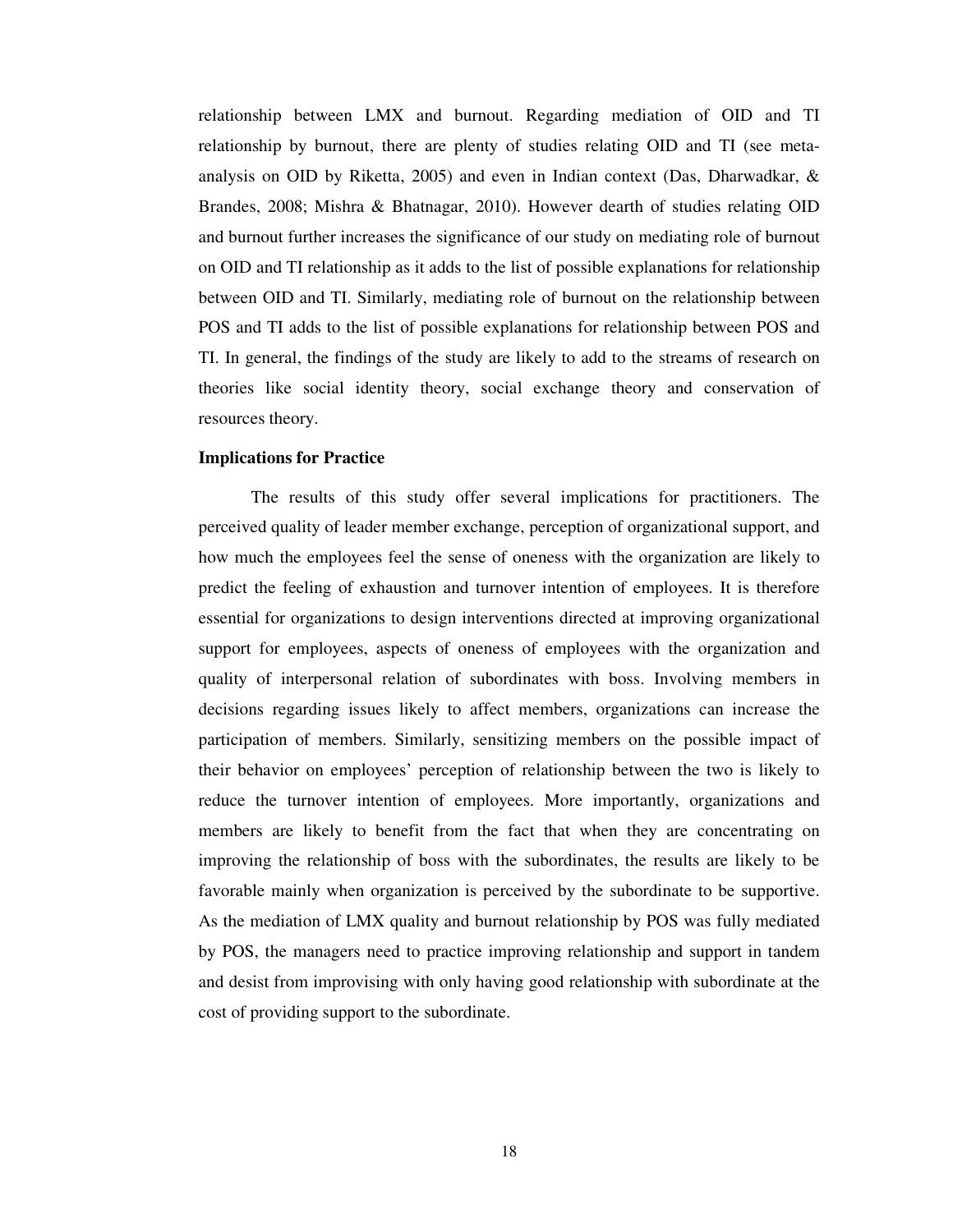## **Strengths and Limitations**

Data was collected at two time intervals. Responses for measures of exchange quality and OID were collected in one wave while for organizational burnout and turnover intentions were taken at another wave of time. This approach limits potential problems associated with CMV.

The study also suffers from several limitations. The sample size was small. In addition, the LMX measures did not take the supervisor perspective on quality of exchange. Also, the measures of POS and OID were filled with LMX quality and similarly burnout and TO measures were filled simultaneously. Causality therefore cannot be attributed to these relationships (LMX leading to POS and OID and burnout leading to TI).

#### **Future Scope**

More research needs to be taken to explore relationship among the variables. Relating POS and OID in the relationship of LMX with burnout could further simplify the model. Use of tools like structural equation modeling may be very useful in such situations. The overall model can therefore be condensed as single one starting from LMX leading to POS which in turn leads to OID, which then leads to burnout, leading to TI. In addition other streams of works can be added to results of this study. For example, earlier works have used satisfaction as mediator between OID and TI, while we have used burnout as mediator. A more comprehensive model using satisfaction and burnout at the same time as explicators is therefore likely to add to growth of literature. In addition, temporal separation of constructs further is likely to corroborate the causality of the model.

## **Conclusion**

The study tested the role of social exchange mechanisms of LMX quality, and POS along with OID in explaining the variations in feelings of exhaustion and intention to turnover on part of organizational members. The humane orientation of organizations was expected to be captured through their practices of what kind of relationship the managers have with their subordinates, and what kind of support systems the organization provides to its employees. It was expected that if the managers treat their members humanly, the members would identify more with the organization. The members in such cases are less likely to feel exhausted as they will not view aspects of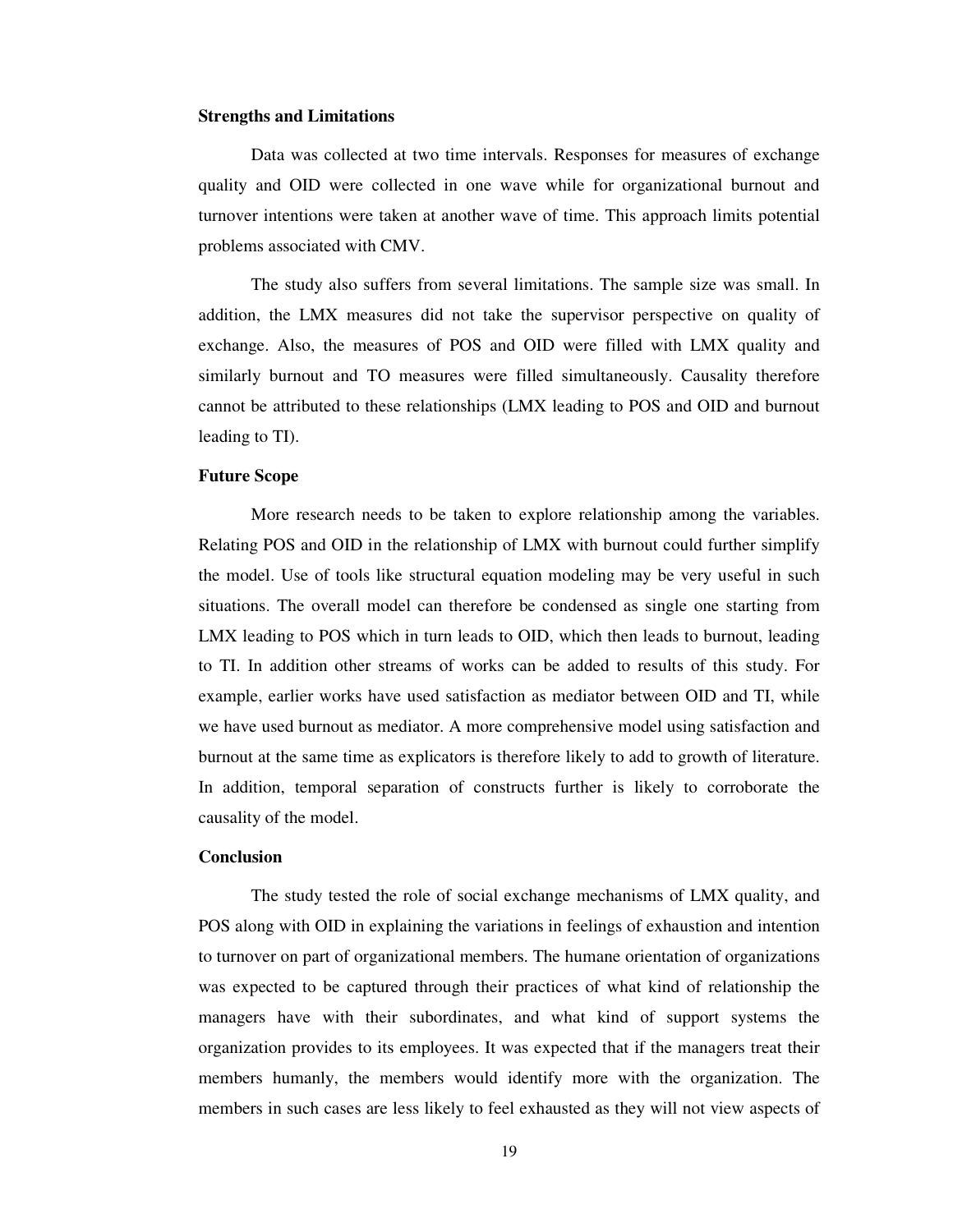job and organization as burden. Similarly, humane treatment directly represented through perceived support or indirectly through members' identification with the organization, will predict members' intention to stay with the organization. If the treatment is less humane, the members will feel exhausted and will think of quitting the organization.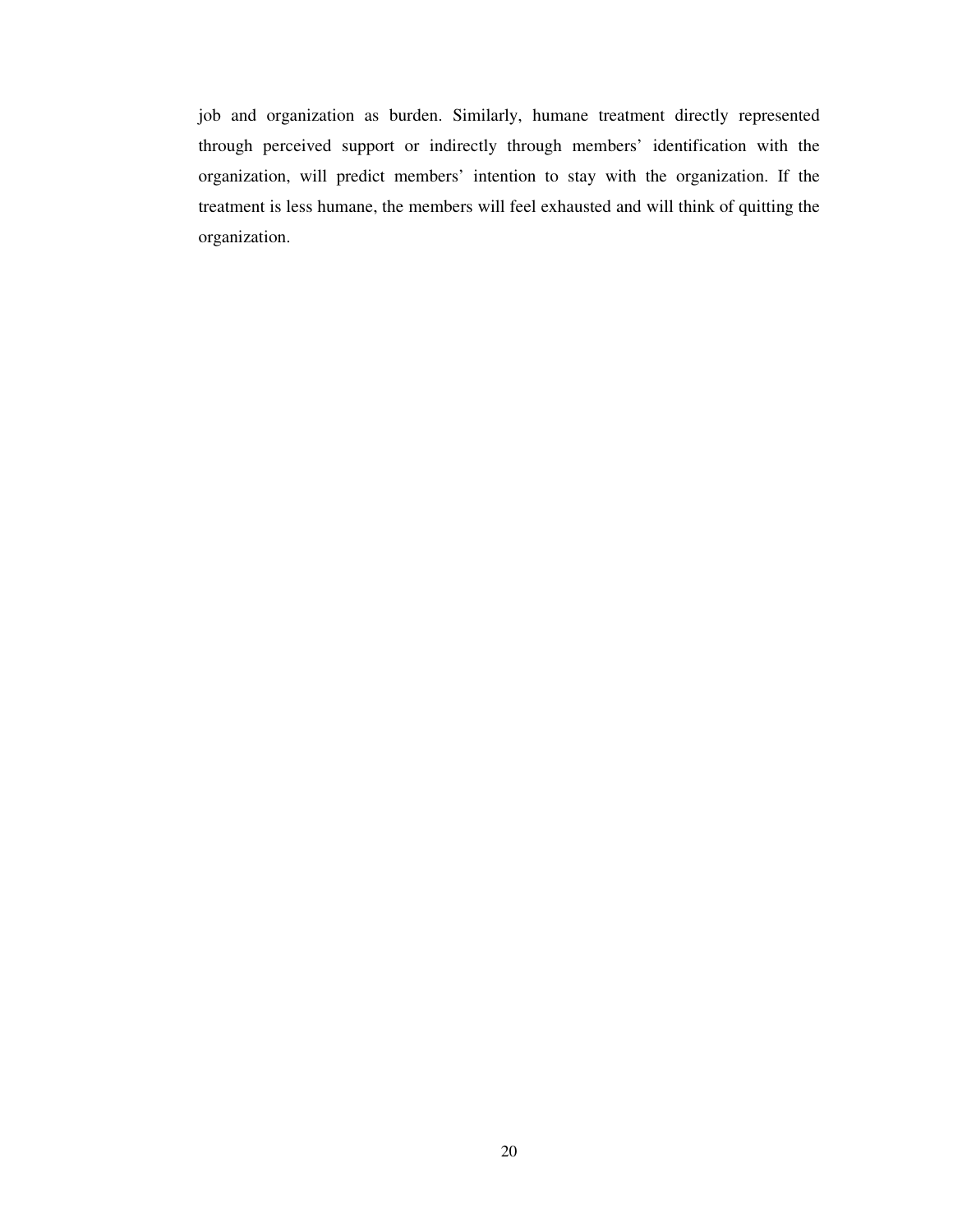#### **REFERENCES**

- 1. Allen, D., Shore, L. and Griffeth, R. (2003). The Role of Perceived Organizational Support in the Voluntary Turnover Process. *Journal of Management*, 29(1): 99-118.
- 2. Andrews, M. C., & Kacmar, K. M. (2001). Discriminating among Organizational Politics, Justice, and Support. *Journal of Organizational Behavior,* 22: 347–366.
- 3. Argote, L., C. A. Insko, N. Y., & Romero, A. A. (1995). Group Learning Curves: The Effects of Turnover and Task Complexity on Group Performance. *Journal of Applied Social Psychology*, 25: 512-529.
- 4. Armstrong-Strassen, M. (2004). The influence of prior commitment on the reactions of layoff survivors to organizational downsizing. *Journal of Occupational Health Psychology*, 9: 46-60.
- 5. Ashforth, B. E. (2001). *Role Transitions in Organizational Life: An Identity-Based Perspective*. Mahwah, NJ: Lawrence Erlbaum.
- 6. Ashforth, B. E., & Humphrey, R. H. (1993). Emotional labor in service roles: The influence of identity. Academy of Management Review, 18(1): 88-115.
- 7. Ashforth, B. E., Harrison, S. H., & Corley, K. G. (2008). Identification in Organizations: An Examination of Four Fundamental Questions. *Journal of Management*, 34(3): 325-374.
- 8. Ashforth, B. E., & Mael, F. (1989). Social Identity Theory and the Organization. *Academy of Management Review*, 14(1): 20-39.
- 9. Bakker, A. B., Demerouti, E., & Verbeke, W. (2004). Using the job demands-resources model to predict burnout and performance. *Human Resource Management*, 43: 83-104.
- 10. Bauer, T. N., & Green, S. G. (1996). Development of Leader-Member Exchange: A Longitudinal Test. *Academy of Management Journal*, 39(6): 1538-1567.
- 11. Bedeian, A. G. (2007). Even If the Tower is "Ivory," It isn't "White:" Understanding the Consequences of Faculty Cynicism. *Academy of Management Learning & Education*, 6: 9-32.
- 12. Bhattacharya, C. B., Rao, H., & Glynn, M. A. (1995). Understanding the Bond of Identification: An Investigation of Its Correlates among Art Museum Members. *Journal of Marketing*, 59 (October): 46-57.
- 13. Boles, J. S., Dean, D. H., Ricks, J. M., Short, J. C., & Wang, G. (2000). The dimensionality of the Maslach Burnout Inventory across small business owners and educators. *Journal of Vocational Behavior,* 56: 12-34.
- 14. Bozeman, D. P. & Perrewe, P. L. (2001). The Effect of Item Content Overlap on Organizational Commitment Questionnaire-Turnover Cognitions Relationships. *Journal of Applied Psychology*, 86(1): 161-173
- 15. Carmona, C., Buunk, A. P., Peiro, J. M., Rodriguez, I., & Bravo, M. J. (2006). Do social comparison and coping styles play a role in the development of burnout? Crosssectional and longitudinal findings. *Journal of Occupational and Organizational Psychology*, 79(1): 85-100.
- 16. Ciftcioglu, A. (2011). Investigating Occupational Commitment and Turnover Intention Relationship with Burnout Syndrome. *Business and Economics Research Journal*, 2(3): 109-119.
- 17. Chen, Z., Eisenberger, R., Johnson, K., Sucharski, I. and Aselage, J. (2009). Perceived Organizational Support And Extra-Role Performance: Which Leads To Which?. *Journal of Social Psychology*, 149(1): 119-24.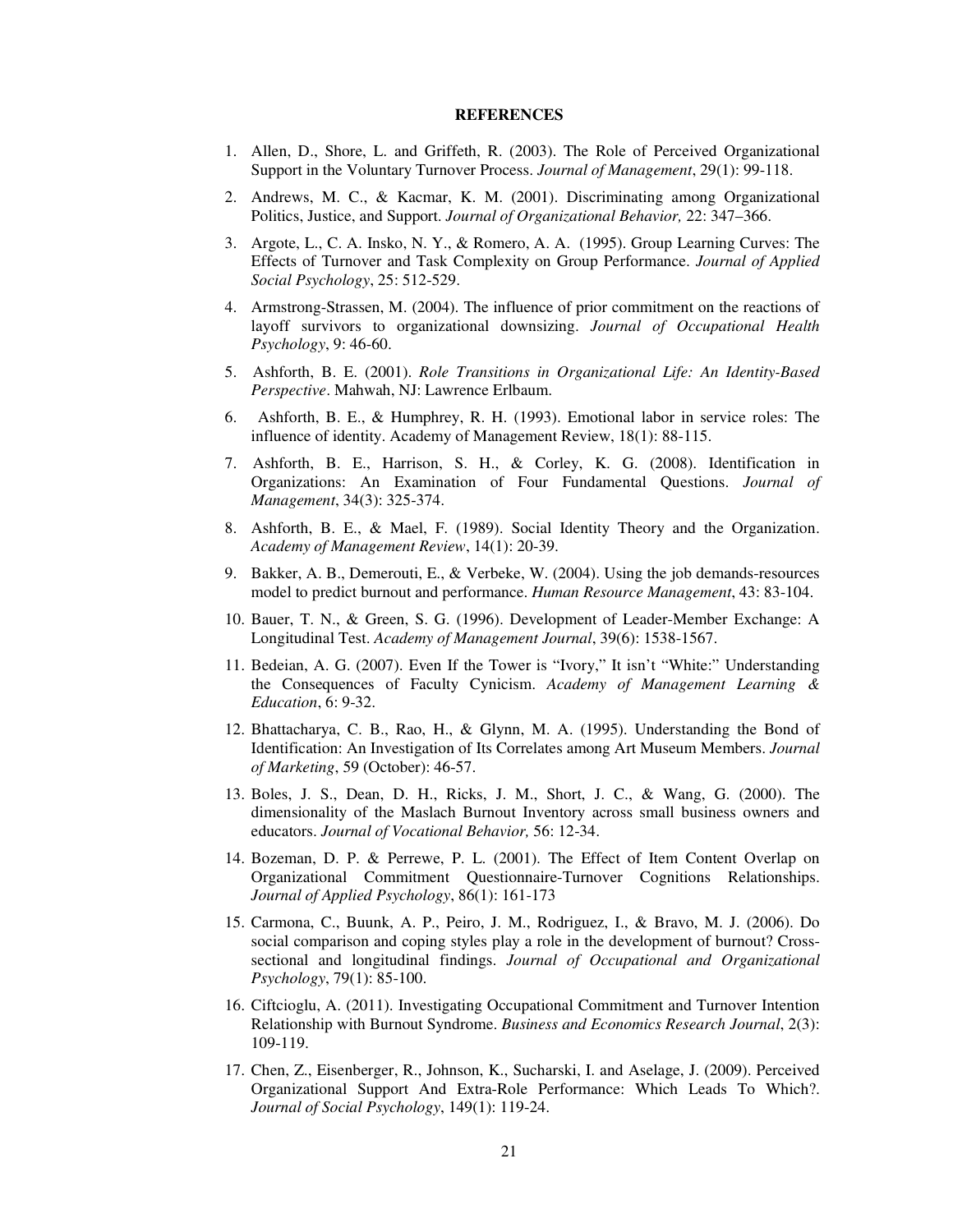- 18. Chew, Y. and Wong, S. (2008). Effects of Career Mentoring Experience and Perceived Organizational Support on Employee Commitment and Intentions to Leave: A Study among Hotel Workers in Malaysia. *International Journal of Management*, 25(3): 692- 700.
- 19. Cogliser, C. C., & Schriesheim, C. A. (2000). Exploring Work Unit Context and Leader-Member Exchange: A Multi-Level Perspective. *Journal of Organizational Behavior*, 21(5): 487-511.
- 20. Cohen, J., Cohen, P., West, S. G., & Aiken, L. S. (2003). Applied multiple regression/correlation analysis for the behavioral sciences. Mahwah, NJ: Lawrence Erlbaum.
- 21. Das, D., Dharwadkar, R., & Brandes, P. (2008). The Importance of Being 'Indian': Identity Centrality and Work Outcomes in an Off-Shored Call Center in India. *Human Relations*, 61(11): 1499-1530.
- 22. Deluga, R. J. (1998). Leader-Member Exchange Quality and Effectiveness Ratings: The Role of Subordinate-Supervisor Conscientiousness Similarity. *Group and Organization Management*, 23(2): 189-216.
- 23. Demerouti, E., Bakker, A. B., Nachreiner, F., & Schaufeli, W. B. (2001). The job demands-resources model of burnout. *Journal of Applied Psychology*, 86: 499-512.
- 24. Demir, A., Ulusoy, M., & Ulusoy, M. F. (2003). Investigation of factors influencing burnout levels in the professional and private lives of nurses. *International Journal of Nursing Studies*, 40: 807–827.
- 25. Duke, A., Goodman, J., Treadway, D. and Breland, J. (2009). Perceived Organizational Support as a Moderator of Emotional Labor/Outcomes Relationships. *Journal of Applied Social Psychology*, 39(5): 1013-1034.
- 26. Dulebohn, J. H., Bommer, W. H., Liden, R. C., Brouer, R. L., & Ferris, G. R. (2011). A Meta-Analysis of Antecedents and Consequences of Leader-Member Exchange: Integrating the Past with an Eye toward the Future. *Journal of Management*. Advance online publication. doi:10.1177/0149206311415280
- 27. Dutton, J. E., & Ragins, B. R. (Eds.). (2007). Exploring positive relationships at work: Building a theoretical and research foundation. Mahwah, NJ: Lawrence Erlbaum Associates.
- 28. Dutton, J. E., Dukerich, J. M., & Harquail, C. V. (1994). Organizational Images and Member Identification. *Administrative Science Quarterly,* 39: 239-263.
- 29. Edwards, J. R., & Cable, D. M. (2009). The Value of Value Congruence. *Journal of Applied Psychology*, 94(3): 654-677.
- 30. Eisenberger, R., Huntington, R., Hutchison, S., & Sowa, D. (1986). Perceived Organizational Support. *Journal of Applied Psychology*, 71(3): 500-507.
- 31. Eisenberger, R., Rhoades, L., & Cameron, J. (1999). Does Pay For Performance Increase Or Decrease Perceived Self-Determination And Intrinsic Motivation? *Journal of Personality and Social Psychology,* 77: 1026–1040.
- 32. Erdogan, B., & Liden, R. C. (2002). Social exchanges in the workplace: A review of recent developments and future research directions in leader-member exchange theory. In L. L. Neider & C. A. Schriesheim (Eds.), *Leadership*: 65-114. Greenwich, CT: Information Age.
- 33. Firth, L., Mellor, D. J., Moore, K. A., & Loquet, C. (2004). How can managers reduce employee intention to quit? *Journal of Managerial Psychology*, 19(2): 170-187.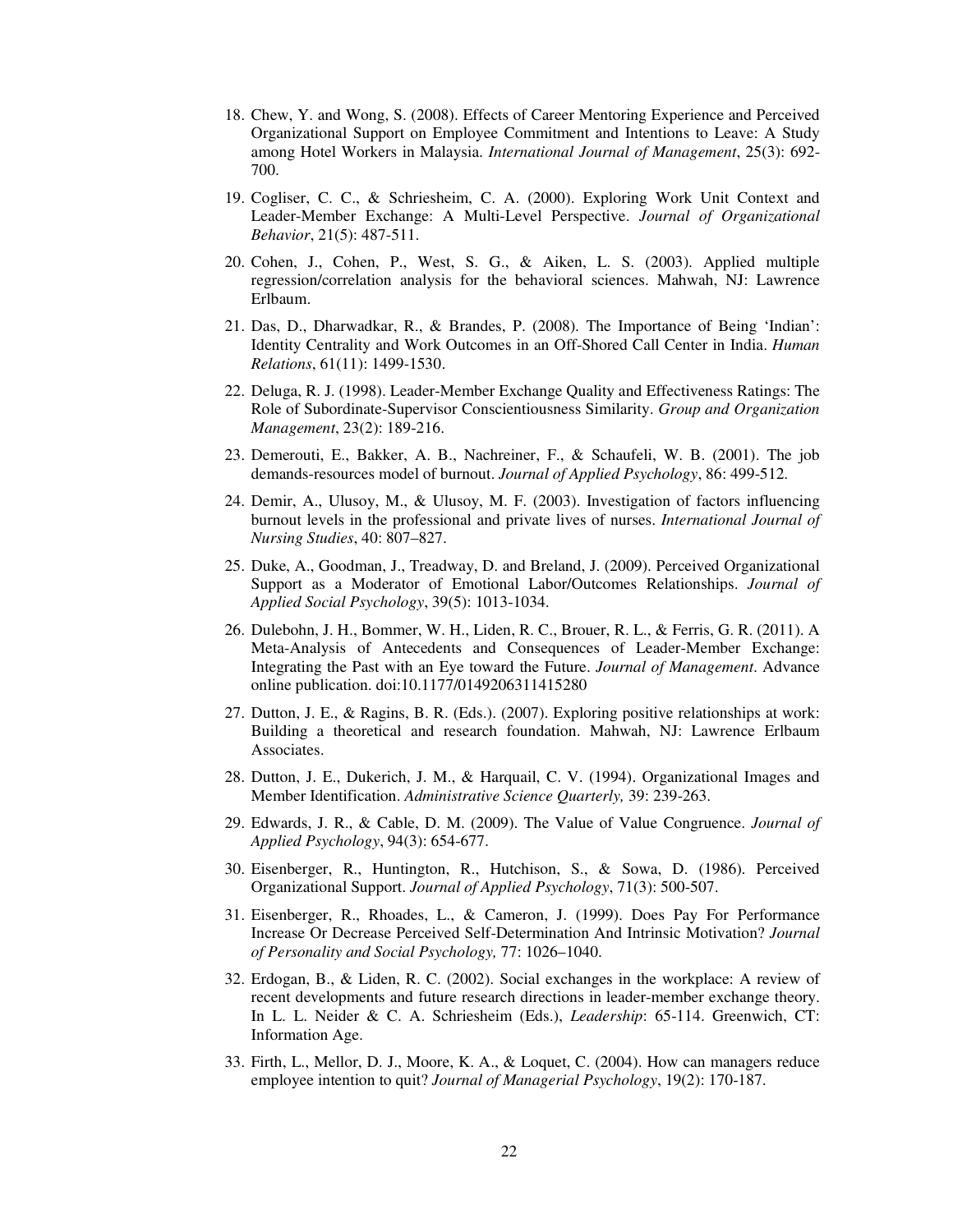- 34. Gersick, C. J. G., Bartunek, J. M., & Dutton, J. E. (2000). Learning from academia: The importance of relationships in professional life. Academy of Management Journal, 43: 1026-1044.
- 35. Gerstner, C.R., & Day, D.V. (1997). Meta-Analytic Review of Leader-Member Exchange Theory: Correlates and Construct Issues. *Journal of Applied Psychology*, 82(6): 827-844.
- 36. Graen, G. B., & Uhl-Bien, M. (1995). Relationship-based approach to leadership: Development of leader-member exchange (LMX) theory of leadership over 25 years: Developing a multi-level multi-domain perspective. *Leadership Quarterly,* 6: 219-247.
- 37. Griffeth, R. W., Hom, P. W., & Gaertner, S. (2000). A Metaanalysis of Antecedents And Correlates Of Employee Turnover: Update, Moderator Tests, and Research Implications for the Next Millennium. *Journal of Management*, 26: 463-488.
- 38. Harris, K. J., & Kacmar, K. M. (2006). Too much of a good thing? The curvilinear effect of leader-member exchange on stress. *Journal of Social Psychology*, 146: 65-84.
- 39. Hogg, M. A., & Terry, D. J. (2000). Social Identity and Self-Categorisation Processes in Organizational Contexts. *Academy of Management Review,* 25(1): 121-140.
- 40. Huang, Xu, Chan, S. C. H., Lam, W., Nan, X. (2010). The joint effect of leader– member exchange and emotional intelligence on burnout and work performance in call centers in China. The International Journal of Human Resource Management, 21(7): 1124-1144
- 41. Ilies, R., Nahrgang, J. D., & Morgeson, F. P. (2007). Leader-member exchange and citizenship behaviors: A meta-analysis. Journal of Applied Psychology, 92: 269-277.
- 42. Jawahar, I. M., Stone, T. H., & Kisamore, J. L. (2007). Role Conflict and Burnout: The Direct and Moderating Effects of Political Skill and Perceived Organizational Support on Burnout Dimensions. *International Journal of Stress Management*, 14(2): 142-159.
- 43. Jensen, J. L., Olberding, J. C., & Rodgers, R. (1997). The quality of leader-member exchange (LMX) and member performance: A meta-analytic review. Paper presented at the annual meeting of the Academy of Management, Boston, MA.
- 44. Jones, E., Kantak, D. M., Futrell, C. M., & Johnston, M. W. (1996). Leader behavior, work-attitudes, and turnover of salespeople: an integrative study. *Journal of Personal Selling & Sales Management*, 16(2): 13-23.
- 45. Kreiner, G. E., & Ashforth, B. E. (2004). Evidence toward an Expanded Model of Organizational Identification. *Journal of Organizational Behavior*, 25: 1-27.
- 46. Lee, R. T., & Ashforth, B. E. (1996). A Meta-Physic Examination of the Correlates of Three Dimensions of Job Burnout. *Journal of Applied Psychology*, 81: 123-133.
- 47. Lee, T. W., Mitchell, T. R., Holthom, B. C., McDaniel, L. S., & Hill, J. W. (1999). The Unfolding Model of Voluntary Turnover: A Replication and Extension. *Academy of Management Journal*, 42: 450-462.
- 48. Liden, R. C., & Graen, G. (1980). Generalizability of the vertical dyad linkage model of leadership. *Academy of Management Journal*, 23: 451-465.
- 49. Liden, R. C., & Maslyn, J. M. (1998). Multidimensionality of leader-member exchange: An empirical assessment through scale development. *Journal of Management*, 24: 43- 72.
- 50. Mael, F., & Ashforth, B. E. (1992). Alumni and their Alma Mater: A Partial Test of the Reformulated Model of Organizational Identification. *Journal of Organizational Behavior*, 13: 103-123.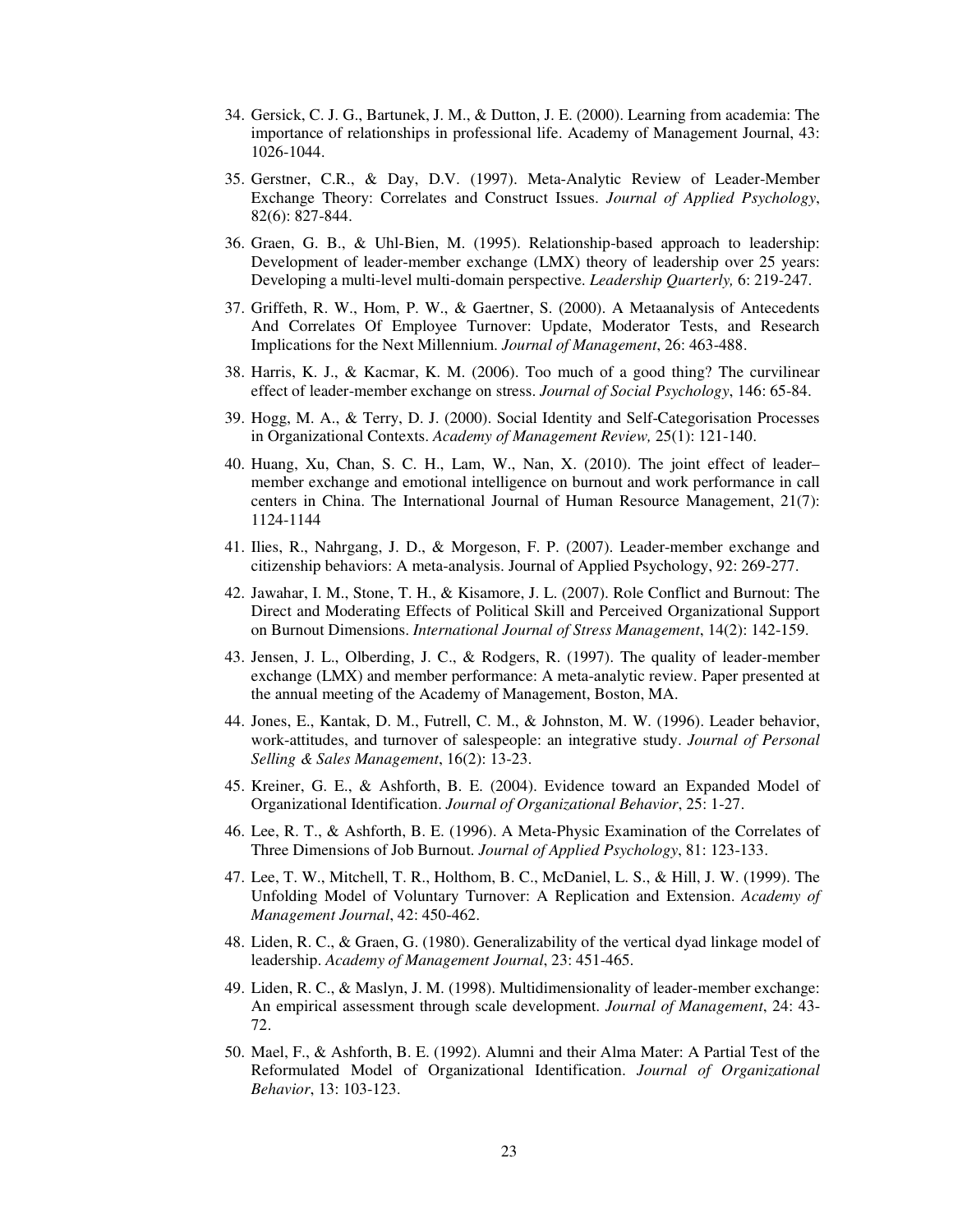- 51. Mael, F. A., & Ashforth, B. E. (1995). Loyal From Day One: Biodata, Organizational Identification, and Turnover among Newcomers. *Personnel Psychology*, 48(2): 309- 334.
- 52. Malatesta, R. M. (1995). *Understanding the Dynamics of Organizational and Supervisory Commitment using a Social Exchange Framework.* Unpublished doctoral dissertation, Wayne State University.
- 53. Marks, A., & Lockyer, C. (2005). Debugging the system: the impact of dispersion on the identity of software team members. *International Journal of Human Resource Management*, 16(2): 219-237.
- 54. Maslach, C., & Jackson, S. E. (1984). Burnout in organizational settings. *Applied Social Psychology Annual*, 5: 133–135.
- 55. Maslach, C., & Leiter, M. P. (1997). The truth about burnout: how organizations cause personal stress and what to do about it. Jossey-Bass, San Francisco, CA.
- 56. Maslach, C, Jackson, S. E., & Leiter. M. (1996). *Maslach Bumout Inventory: Manual*  (3rd ed.). Palo Alto, CA: Consulting Psychologists Press.
- 57. Maslach, C, Schaufeli, W. B., & Leiter, M. P (2001). Job burnout. *Annual Review of Psychology.* 52: 397-422.
- 58. Mishra, S. K. & Bhatnagar, D. (2010). Linking Emotional Dissonance and Organizational Identification to Turnover Intention and Emotional Well-Being: A Study of Medical Representatives in India. *Human Resource Management*, 49(3): 401- 419.
- 59. Noe, R. A., Hollenbeck, J., Gerhart, B., & Wright, P. (2005). *Human resource management: Gaining a competitive advantage* (5th ed.). New York: McGraw-Hill.
- 60. Podsakoff, P. M., MacKenzie, S. B., Lee, J. Y., & Podsakoff, N. P. (2003). Common Method Biases in Behavioral Research: A Critical Review of the Literature and Recommended Remedies. *Journal of Applied Psychology*, 88: 879-903.
- 61. Posner, B. Z. (1992). Person-organization values congruence: no support for individual differences as a moderating variable. *Human Relations*, 45(4): 351-361.
- 62. Randall, M., Cropanzano, R., Bormann, C., & Birjulin, A. (1994). The relationship of Organizational politics and organizational support to employee attitudes and behavior. Paper presented at the Annual Meeting of the Academy of Management, Dallas, TX.
- 63. Rego, A., Sousa, F., Cunha, M. P. E., Correia, A., & Saur-Amaral, I. (2007). Leader Self-reported Emotional Intelligence and Perceived Employee Creativity: An Exploratory Study. *Creativity and Innovation Management*, 16(3): 250-264.
- 64. Rhoades, L., & Eisenberger, R. (2002). Perceived Organizational Support: A Review of the Literature. *Journal of Applied Psychology*, 87 (4): 698-714.
- 65. Rhoades, L., Eisenberger, R., & Armeli, S. (2001). Affective Commitment to the Organization: The Contribution of Perceived Organizational Support. *Journal of Applied Psychology, 86*: 825–836.
- 66. Richardson, R. (1999). Measuring the impact of turnover on sales. *Journal of Personal Selling & Sales Management*, 19(4): 53-66.
- 67. Riketta, M. (2005). Organizational Identification: A Meta-Analysis. *Journal of Vocational Behavior*, 66: 358-384.
- 68. Robert, C., Probst, T. M., Martocchio, J. J., Drasgow, F., & Lawler, J. J. (2000). Empowerment and continuous improvement in the United States, Mexico, Poland, and India: predicting fit on the basis of dimensions of power distance and individualism. *Journal of Applied Psychology*, 85(5): 643-658.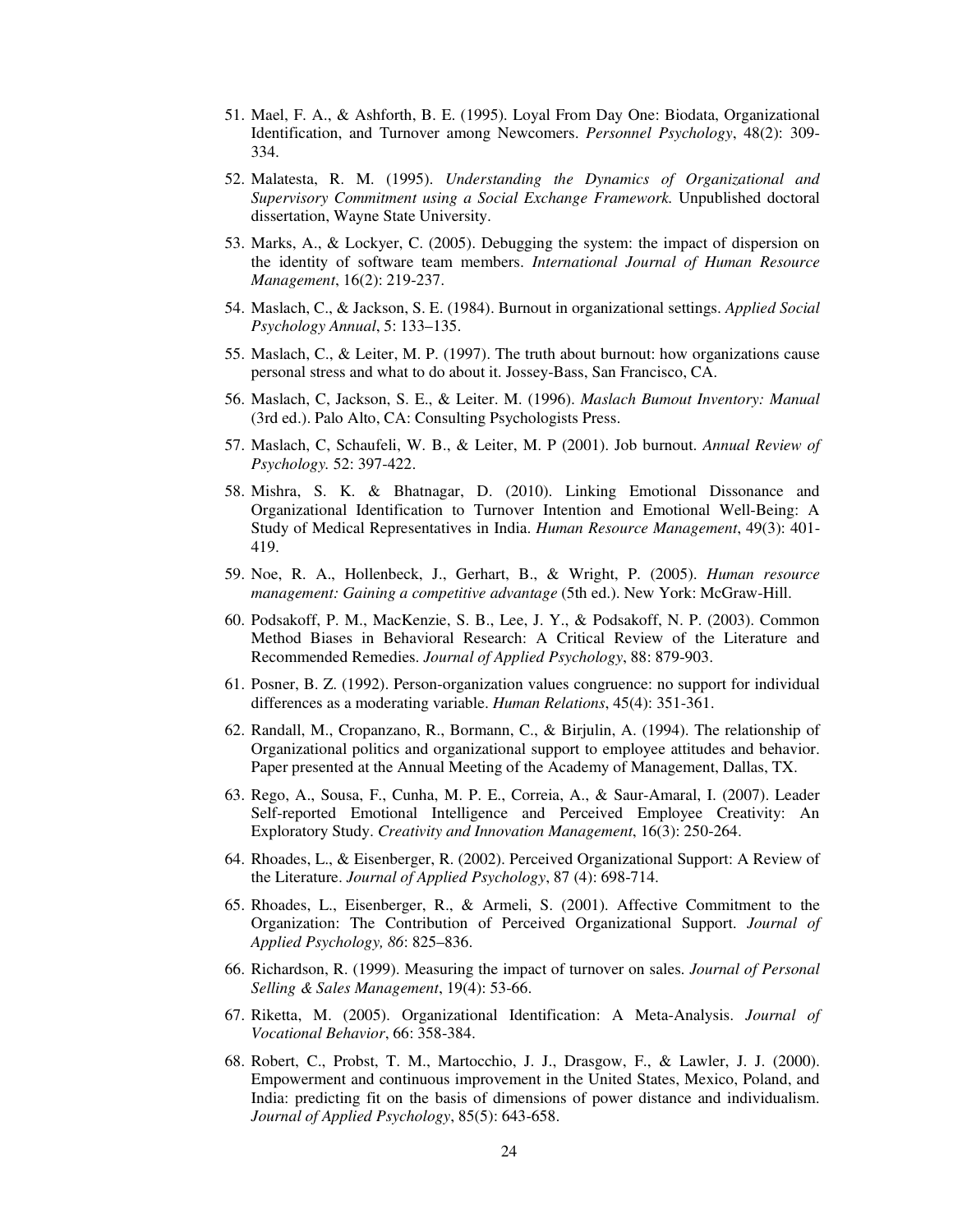- 69. Rousseau, D. M. (1998). Why workers still identify with organizations. *Journal of Organizational Behavior,* 19: 217-233.
- 70. Schaufeli, W. B., & Bakker, A. B. (2004). Job demands, job resources, and their relationship with burnout and engagement: a multi-sample study. *Journal of Organizational Behavior*, 25: 293-315
- 71. Schaufeli, W. B., & Enzmann. D. (1998). *The bumout companion to study and research: A critical analysis.* London: Taylor & Francis.
- 72. Schriesheim, C. A., Castro, S. L., & Cogliser, C. C. (1999). Leader-Member Exchange (LMX) Research: A Comprehensive Review of Theory, Measurement, and Data-Analytic Practices. *Leadership Quarterly*, 10(1): 63-113.
- 73. Shaw, J. D., Delerey, J. E., Jenkins, G. D., & Gupta, N. (1998). An Organizational-Level Analysis of Voluntary and Involuntary Turnover. *Academy of Management Journal*, 41: 511-525.
- 74. Shore, L. M., & Shore, T. H. (1995). Perceived Organizational Support and Organizational Justice. In R. S. Cropanzano & K. M. Kacmar (Eds.), *Organizational*  Politics, Justice, and Support: Managing the Social Climate of the Workplace (pp. 149– 164). Westport, CT: Quorum.
- 75. Shore, L. M., & Tetrick, L. E. (1991). A Construct Validity Study of the Survey of Perceived Organizational Support. *Journal of Applied Psychology,* 76: 637–643.
- 76. Siegall, M., & McDonald, T. (2004). Person-organization value congruence, burnout and diversion of resources. Personnel Review, 33(3): 291-301.
- 77. Siong, Z. M. B., Mellor, D., Moore, K. A., & Firth, L. (2006). Predicting intention to quit in the call centre industry: does the retail model fit? *Journal of Managerial Psychology*, 21: 231-243.
- 78. Sluss, D. M., Klimchak, M., & Holmes, J. J. (2008). Perceived Organizational Support as a Mediator between Relational Exchange and Organizational Identification. *Journal of Vocational Behavior*, 73: 457-464.
- 79. Smidts, A., Pruyn, A. T. H., & van Riel, C. B. M. (2001). The Impact of Employee Communication and Perceived External Prestige on Organizational Identification. *Academy of Management Journal*, 44: 1051-1062.
- 80. Sobel, M. E. (1986). Some New Results on Indirect Effects and Their Standard Errors in Covariance Structure Models. In N. B. Tuma (Ed.), *Sociological Methodology* (pp. 159-186). San Francisco: Jossey-Bass.
- 81. Thomas, C. H., & Lankau, M. J. (2009). Preventing Burnout: The Effects of LMX and Mentoring on Socialization, Role Stress, and Burnout. Human Resource Management, 48(3): 417-432.
- 82. Tyler, T. R. & Blader, S. L. (2001) Identity and cooperative behaviour in groups. *Group Processes and Intergroup Relations*, 4: 207-226.
- 83. van Dick, R., Grojean, M., Christ, O., & Wieseke, J. (2006). Identity and the Extra Mile: Relationships between Organizational Identification and Organizational Citizenship Behaviour. *British Journal of Management*, 17(4): 283-301.
- 84. van Dierendonck, D., Schaufeli, W. B., & Buunk, B. P. (2001). Toward a process model of burnout: Results from secondary analysis. *European Journal of Work and Organizational Psychology*, 10: 41-52.
- 85. van Dyne, L., Jehn, K. A., & Cummings, A. (2002). Differential Effects of Strain on Two Forms of Work Performance: Individual Employee Sales and Creativity. *Journal of Organizational Behavior*, 23: 57-74.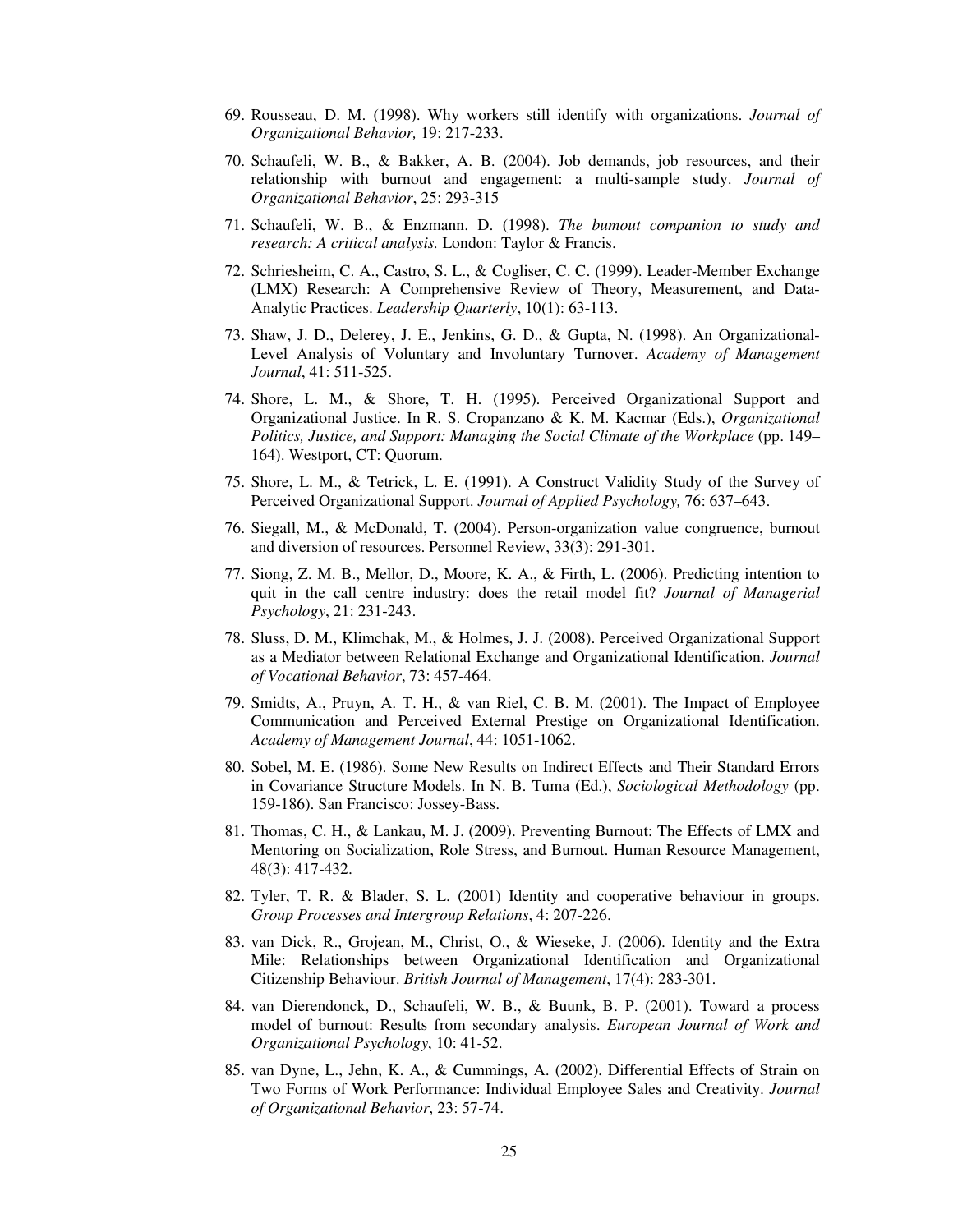- 86. van Knippenberg, D. (2000). Work Motivation and Performance: A Social Identity Perspective. *Applied Psychology: An International Review*, 49(3): 357-371.
- 87. Wayne, S. J., Shore, L. M., & Liden, R. C. (1993). An examination of the effects of human resource practices on leader-member exchange and perceived organizational support. Paper presented at the annual meeting of the Academy of Management. Atlanta, Georgia.
- 88. Wayne, S. J., Shore, L. M., & Liden., R. C. (1997). Perceived Organizational Support and Leader-Member Exchange: A Social Exchange Perspective. *Academy of Management Journal,* 40: 82-111.
- 89. Wayne, S. J., Shore, L. M., Bommer, W. H., & Tetrick, L. E. (2002). The role of fair treatment and rewards in perceptions of organizational support and leader-member exchange. *Journal of Applied Psychology*, 87: 590-598.
- 90. Weisenfeld, B. M., Raghuram, S., & Garud, R. (2001). Organizational Identification among Virtual Workers: The Role of Need for Affiliation and Perceived Work-Based Social Support. *Journal of Management*, 27: 213-229.